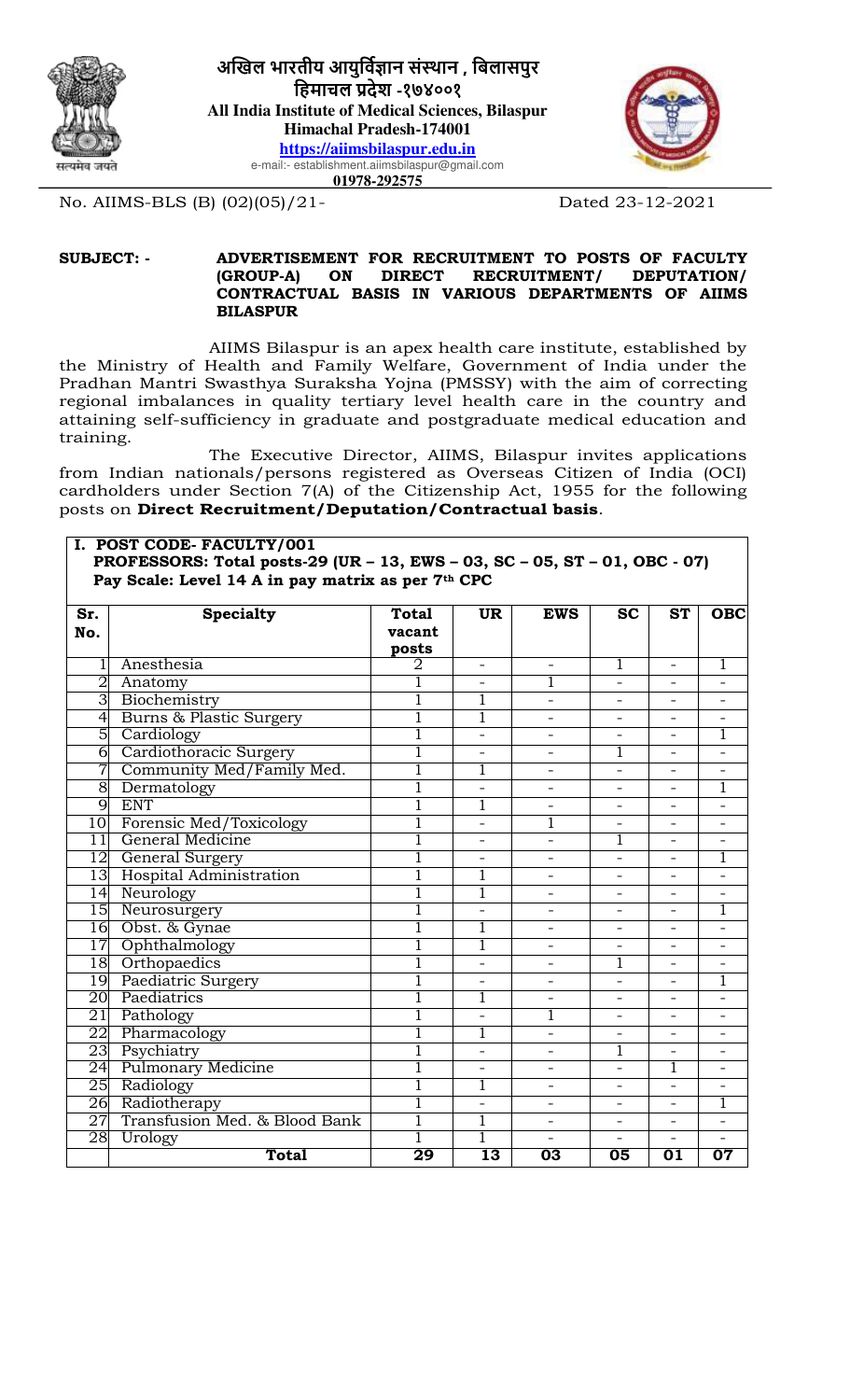| II. POST CODE- FACULTY/002<br>ADDITIONAL PROFESSORS: Total posts-23 (UR-11, EWS-01, SC-04, ST-01, OBC-06)<br>Level-13A <sub>2</sub> in pay matrix as per 7th CPC<br>Pay scale: |                                                                                                |                                  |                          |                          |                          |                          |                |
|--------------------------------------------------------------------------------------------------------------------------------------------------------------------------------|------------------------------------------------------------------------------------------------|----------------------------------|--------------------------|--------------------------|--------------------------|--------------------------|----------------|
| Sr.<br>No.                                                                                                                                                                     | <b>Specialty</b>                                                                               | <b>Total</b><br>vacant<br>posts  | <b>UR</b>                | <b>EWS</b>               | <b>SC</b>                | <b>ST</b>                | <b>OBC</b>     |
|                                                                                                                                                                                | Anaesthesia                                                                                    | 2                                | 1                        | $\overline{\phantom{0}}$ | $-$                      | $-$                      | 1              |
| $\overline{2}$                                                                                                                                                                 | Anatomy                                                                                        | 1                                | $\mathbf{1}$             |                          |                          |                          |                |
| 3 <sup>7</sup>                                                                                                                                                                 | Biochemistry                                                                                   | 1                                |                          |                          | 1                        |                          |                |
| $\overline{4}$                                                                                                                                                                 | Cardiology                                                                                     | 1                                |                          |                          |                          |                          | 1              |
| $\overline{5}$                                                                                                                                                                 | Dermatology                                                                                    | 1                                |                          |                          |                          |                          |                |
| $\overline{6}$                                                                                                                                                                 | <b>ENT</b>                                                                                     | 1                                | 1                        |                          |                          |                          |                |
| 7                                                                                                                                                                              | Forensic Med and Toxicology                                                                    | 1                                | $\overline{\phantom{a}}$ |                          |                          |                          | 1              |
| $\infty$                                                                                                                                                                       | <b>General Surgery</b>                                                                         | 1                                | $\overline{\phantom{a}}$ | $\overline{\phantom{0}}$ | 1                        |                          |                |
|                                                                                                                                                                                | 9 Neurology                                                                                    | 1                                | 1                        | $\overline{\phantom{0}}$ | $\overline{\phantom{a}}$ |                          |                |
|                                                                                                                                                                                | 10 Neurosurgery                                                                                | 1                                | 1                        | $\overline{\phantom{0}}$ | $\overline{\phantom{0}}$ |                          |                |
| 11                                                                                                                                                                             | <b>Nuclear Medicine</b>                                                                        | 1                                | $\overline{\phantom{a}}$ | $\overline{\phantom{0}}$ |                          |                          | 1              |
|                                                                                                                                                                                | 12 Obst. & Gynae                                                                               | 1                                | 1                        |                          |                          |                          |                |
|                                                                                                                                                                                | 13 Ophthalmology                                                                               | 1                                | 1                        |                          |                          |                          |                |
| 14                                                                                                                                                                             | Orthopedics                                                                                    | 1                                |                          |                          | 1                        |                          |                |
| 15                                                                                                                                                                             | Pediatrics                                                                                     | 1                                | $\overline{\phantom{0}}$ | $\overline{\phantom{a}}$ |                          |                          |                |
| 16                                                                                                                                                                             | Neonatology                                                                                    | $\mathbf{1}$                     | 1                        |                          |                          |                          |                |
| $17 \,$                                                                                                                                                                        | Pathology/Lab Med.                                                                             | 1                                | 1                        | $\overline{\phantom{0}}$ | $\overline{\phantom{0}}$ |                          |                |
|                                                                                                                                                                                | 18 Pharmacology                                                                                | 1                                | $\overline{\phantom{a}}$ | 1                        | $\overline{\phantom{a}}$ |                          |                |
|                                                                                                                                                                                | 19 Psychiatry                                                                                  | 1                                | $\overline{\phantom{0}}$ | $\overline{\phantom{0}}$ | $\overline{\phantom{0}}$ |                          |                |
|                                                                                                                                                                                | 20 Radiology                                                                                   | 1                                |                          | $\overline{\phantom{0}}$ | 1                        |                          |                |
| 21                                                                                                                                                                             | Radiotherapy                                                                                   | $\mathbf{1}$                     |                          |                          |                          | 1                        |                |
| 22                                                                                                                                                                             | Transfusion Medicine & Blood<br>Bank                                                           | 1                                |                          |                          |                          |                          |                |
|                                                                                                                                                                                | <b>Total</b>                                                                                   | $\overline{23}$                  | 11                       | $\overline{01}$          | 04                       | $\overline{01}$          | 06             |
|                                                                                                                                                                                | ASSOCIATE PROFESSORS: Total posts-28 (UR-11, EWS-02, SC-04, ST-02, OBC-09)                     |                                  |                          |                          |                          |                          |                |
| Sr.<br>No.                                                                                                                                                                     | Pay scale: Level-13A <sub>1</sub> in pay matrix as per 7 <sup>th</sup> CPC<br><b>Specialty</b> | <b>Total</b><br>vacant           | UR.                      | <b>EWS</b>               | <b>SC</b>                | <b>ST</b>                | <b>OBC</b>     |
|                                                                                                                                                                                |                                                                                                | posts                            |                          | 1                        | $\overline{\phantom{a}}$ | $\overline{\phantom{0}}$ |                |
|                                                                                                                                                                                | Anaesthesia                                                                                    | $\mathbf{1}$                     |                          |                          |                          |                          | 1              |
| 2                                                                                                                                                                              | Burns & Plastic Surgery                                                                        | 1                                |                          |                          | 1                        |                          |                |
| $\overline{3}$                                                                                                                                                                 | Cardiology                                                                                     | $\mathbf 1$                      | 1                        | $\overline{\phantom{0}}$ | $\overline{\phantom{a}}$ |                          |                |
| $\overline{\mathcal{A}}$<br>$\overline{5}$                                                                                                                                     | Cardiothoracic Surgery                                                                         | 1                                |                          | $\overline{\phantom{a}}$ |                          | 1                        |                |
| $\overline{6}$                                                                                                                                                                 | Community and Family Medicine                                                                  | 1                                |                          | $\overline{\phantom{a}}$ |                          |                          | 1              |
| 7                                                                                                                                                                              | Dermatology                                                                                    | 1                                | 1                        | $\overline{\phantom{a}}$ |                          |                          |                |
| $\infty$                                                                                                                                                                       | Endocrinology & Metabolism                                                                     | 1                                | $\overline{\phantom{0}}$ | $\overline{\phantom{a}}$ | $\overline{\phantom{0}}$ |                          | 1              |
| $\overline{9}$                                                                                                                                                                 | Gastroenterology<br>General Medicine                                                           | ī                                |                          | $\overline{\phantom{a}}$ | $\overline{\phantom{0}}$ |                          |                |
|                                                                                                                                                                                |                                                                                                | $\overline{2}$                   | 1                        | $\overline{\phantom{0}}$ | $\overline{\phantom{0}}$ |                          |                |
| 11                                                                                                                                                                             | 10 General Surgery                                                                             | $\overline{1}$                   | $\overline{\phantom{0}}$ | $\overline{\phantom{0}}$ | 1                        |                          |                |
| $\overline{12}$                                                                                                                                                                | Medical Oncology/ Haematology<br>Neonatology                                                   | 1                                | $\overline{\phantom{a}}$ | $\overline{\phantom{0}}$ | $\overline{\phantom{a}}$ |                          | 1              |
|                                                                                                                                                                                |                                                                                                | 1                                | 1                        | $\overline{\phantom{a}}$ |                          |                          |                |
| 14                                                                                                                                                                             | 13 Neurosurgery<br>Nuclear Medicine                                                            | 1                                | 1                        | $\overline{\phantom{0}}$ | $\overline{\phantom{0}}$ |                          |                |
| 15                                                                                                                                                                             | Obst. & Gynae                                                                                  | 1                                | $\overline{1}$           | $\overline{\phantom{a}}$ |                          |                          |                |
| 16                                                                                                                                                                             |                                                                                                | $\overline{1}$                   | $\overline{1}$           | $\overline{\phantom{a}}$ |                          |                          |                |
| 17                                                                                                                                                                             | Ophthalmology                                                                                  |                                  | $\overline{\phantom{0}}$ | $\qquad \qquad -$        | 1                        | $\overline{\phantom{0}}$ | 1              |
| 18                                                                                                                                                                             | Orthopaedics<br>Paediatrics                                                                    | $\overline{2}$<br>$\overline{1}$ | $\overline{\phantom{0}}$ | 1                        | $\overline{\phantom{a}}$ |                          |                |
|                                                                                                                                                                                |                                                                                                | 1                                |                          | $\overline{\phantom{0}}$ | $\overline{\phantom{0}}$ |                          | $\overline{a}$ |
| 20 <sup>7</sup>                                                                                                                                                                | 19 Pathology<br>Pharmacology                                                                   |                                  | $\overline{a}$           | $\overline{\phantom{a}}$ | $\overline{\phantom{0}}$ |                          | $\overline{1}$ |
| 21                                                                                                                                                                             |                                                                                                | $\mathbf{1}$                     | $\overline{\phantom{a}}$ | $\overline{\phantom{0}}$ | $\overline{\phantom{a}}$ | 1                        | $\overline{a}$ |
| $\overline{22}$                                                                                                                                                                | Psychiatry                                                                                     | 1                                | 1                        | $\overline{\phantom{a}}$ |                          |                          |                |
|                                                                                                                                                                                | <b>Pulmonary Medicine</b>                                                                      | 1                                | $\overline{\phantom{a}}$ | $\overline{\phantom{0}}$ | $\overline{\phantom{0}}$ |                          | 1              |
| 23<br>$\overline{24}$                                                                                                                                                          | Radiology                                                                                      | 1                                | 1                        | $\overline{\phantom{a}}$ |                          |                          |                |
| 25                                                                                                                                                                             | Radiotherapy<br>Transfusion Med. & Blood Bank                                                  | 1                                |                          | $\overline{\phantom{a}}$ | 1                        |                          |                |
| 26                                                                                                                                                                             | Urology                                                                                        | 1                                |                          | $\overline{\phantom{0}}$ |                          |                          | 1              |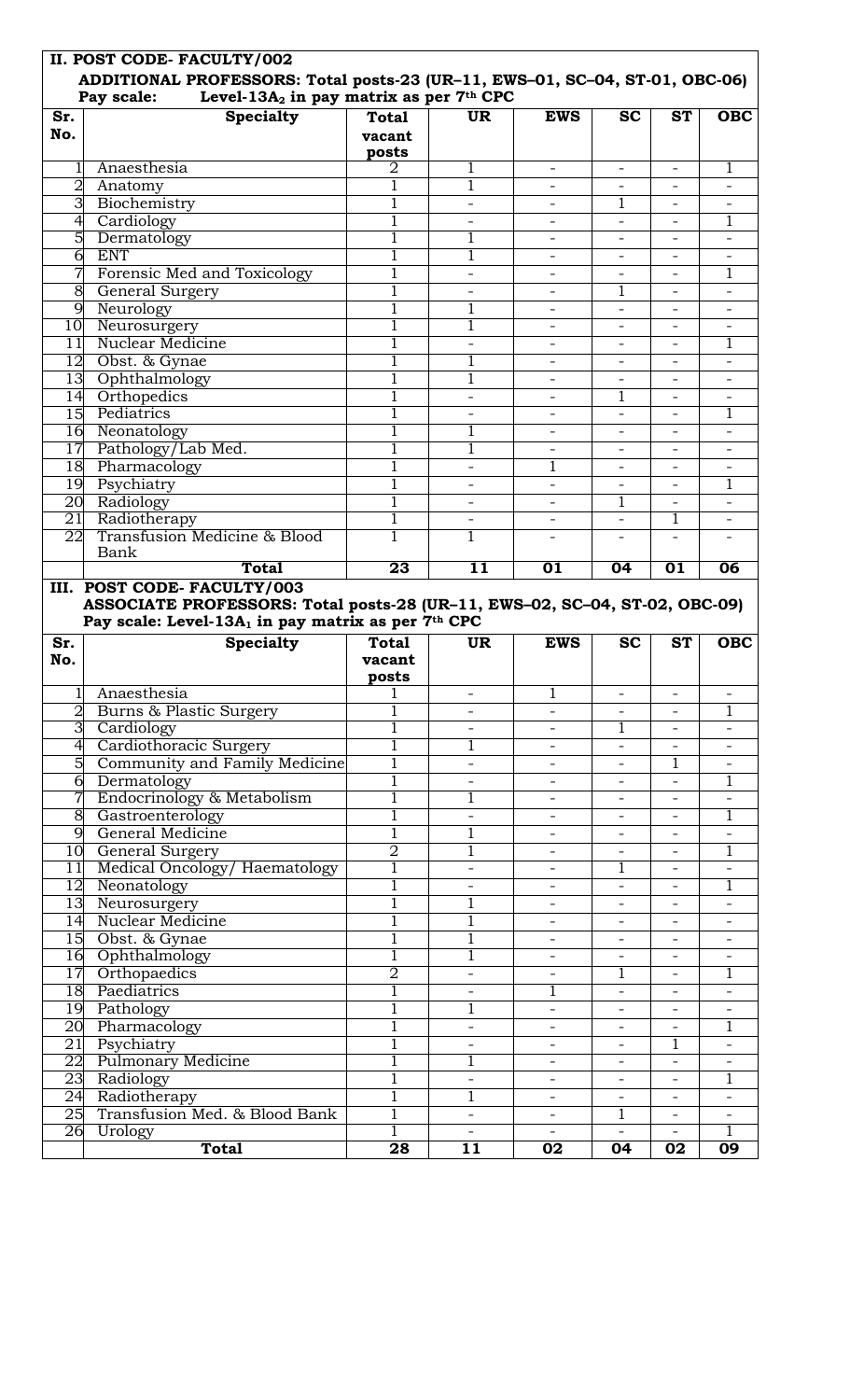#### **IV.POST CODE- FACULTY/004 ASSISTANT PROFESSORS: Total posts - 36 (UR – 16, EWS – 03, SC – 06, ST – 01, OBC – 10) Pay scale: Level-12 in pay matrix as per 7th CPC**

| Sr.             | <b>Specialty</b>                 | <b>Total</b>    | <b>UR</b>                | <b>EWS</b>               | <b>SC</b>                | <b>ST</b>                | <b>OBC</b>      |
|-----------------|----------------------------------|-----------------|--------------------------|--------------------------|--------------------------|--------------------------|-----------------|
| No.             |                                  | vacant          |                          |                          |                          |                          |                 |
|                 |                                  | posts           |                          |                          |                          |                          |                 |
|                 | Anaesthesia                      |                 | $\overline{a}$           | $\overline{a}$           | 1                        | $\overline{\phantom{0}}$ |                 |
| $\overline{2}$  | Anatomy                          | $\overline{2}$  |                          | $\overline{\phantom{0}}$ | $\overline{\phantom{0}}$ |                          |                 |
| 3               | Cardiology                       |                 |                          |                          |                          |                          |                 |
| 4               | Community and Family Medicine    | ī               | Ī                        | $\overline{a}$           |                          |                          |                 |
| 5               | Dentistry                        | $\overline{1}$  |                          |                          |                          |                          |                 |
| 6               | <b>ENT</b>                       | Ī               |                          | $\overline{\phantom{0}}$ | $\overline{\phantom{0}}$ | $\overline{\phantom{0}}$ |                 |
| 7               | Gastroenterology                 | $\overline{1}$  | $\overline{\phantom{0}}$ |                          | 1                        |                          |                 |
| 8               | General Medicine                 | 5               |                          |                          | $\overline{1}$           | $\overline{\phantom{0}}$ | 2               |
| 9               | General Surgery                  | 3               | 2                        |                          |                          |                          | 1               |
| 10              | Medical Oncology/ Haematology    | $\overline{1}$  | $\overline{\phantom{0}}$ |                          | -                        | -                        |                 |
| 11              | Neurology                        | $\overline{1}$  | 1                        | $\overline{a}$           |                          |                          |                 |
| 12              | Neurosurgery                     | $\overline{2}$  | $\overline{2}$           |                          |                          | $\overline{\phantom{0}}$ |                 |
| 13              | Nephrology                       | $\overline{1}$  | $\overline{\phantom{0}}$ | $\overline{\phantom{0}}$ | 1                        | -                        |                 |
| $\overline{14}$ | Nuclear Medicine                 | $\overline{1}$  | $\overline{\phantom{0}}$ | $\overline{a}$           |                          | $\overline{\phantom{0}}$ | 1               |
| 15              | Obst. & Gynae                    | 1               | $\overline{\phantom{0}}$ | $\overline{a}$           |                          |                          | 1               |
| 16              | Orthopaedics                     | 3               | $\overline{\phantom{a}}$ | $\overline{\phantom{0}}$ | 1                        |                          | 1               |
| $\overline{17}$ | Paediatric Surgery               | $\overline{1}$  | 1                        | $\qquad \qquad -$        |                          |                          |                 |
| 18              | Pathology                        | $\overline{2}$  |                          |                          | 1                        |                          | 1               |
| 19              | Physiology                       | Ī               | Ī                        | $\overline{\phantom{0}}$ |                          |                          |                 |
| 20              | Psychiatry                       | $\overline{1}$  |                          |                          |                          |                          | $\overline{1}$  |
| 21              | <b>Pulmonary Medicine</b>        | $\overline{1}$  |                          | $\overline{\phantom{0}}$ | $\overline{\phantom{0}}$ | $\overline{\phantom{0}}$ |                 |
| 22              | Radiology                        | 1               | ī                        |                          |                          |                          |                 |
| 23              | <b>Surgical Gastroenterology</b> |                 | $\overline{\phantom{0}}$ | $\overline{\phantom{0}}$ | $\overline{\phantom{0}}$ |                          | Ī               |
| 24              | <b>Surgical Oncology</b>         | 1               |                          | $\overline{\phantom{0}}$ |                          |                          |                 |
| 25              | Urology                          | 1               |                          | $\overline{\phantom{0}}$ | $\overline{\phantom{0}}$ | $\overline{\phantom{0}}$ |                 |
|                 | <b>Total</b>                     | $\overline{36}$ | $\overline{16}$          | 03                       | 06                       | $\overline{01}$          | $\overline{10}$ |

The candidates willing to apply may visit the Institute website i.e. https://www.aiimsbilaspur.edu.in for detailed information viz. application form, fee, age, pay-scale, eligibility, qualification and experience etc. The numbers of posts are subject to variation at the discretion of Competent Authority.

- The last date of receipt of offline applications (hard copy) is **15.02.2022 till 05:00 P.M.**
- Helpline Desks: 01978-292575 from 09:00 A.M.-05:00 P.M. hours on working days.

**Abbreviations Used:- UR=Unreserved, SC-Scheduled Caste, ST-Scheduled Tribe, EWS-Economically Weaker Section, OBC-Other Backward Class.** 

### **A. BASIC DETAILS**

### **ESSENTIAL QUALIFICATIONS/EXPERIENCE:-**

- a) A medical qualification included in the first or second schedule or Part II of the third schedule to the Indian Medical Council Act of 1956 (persons possessing qualifications included in Part II of the third schedule should also fulfill the conditions specified in sub section (3) of the Section 13 of the Act.).
- b) The candidate must be registered with the State Medical Council/MCI.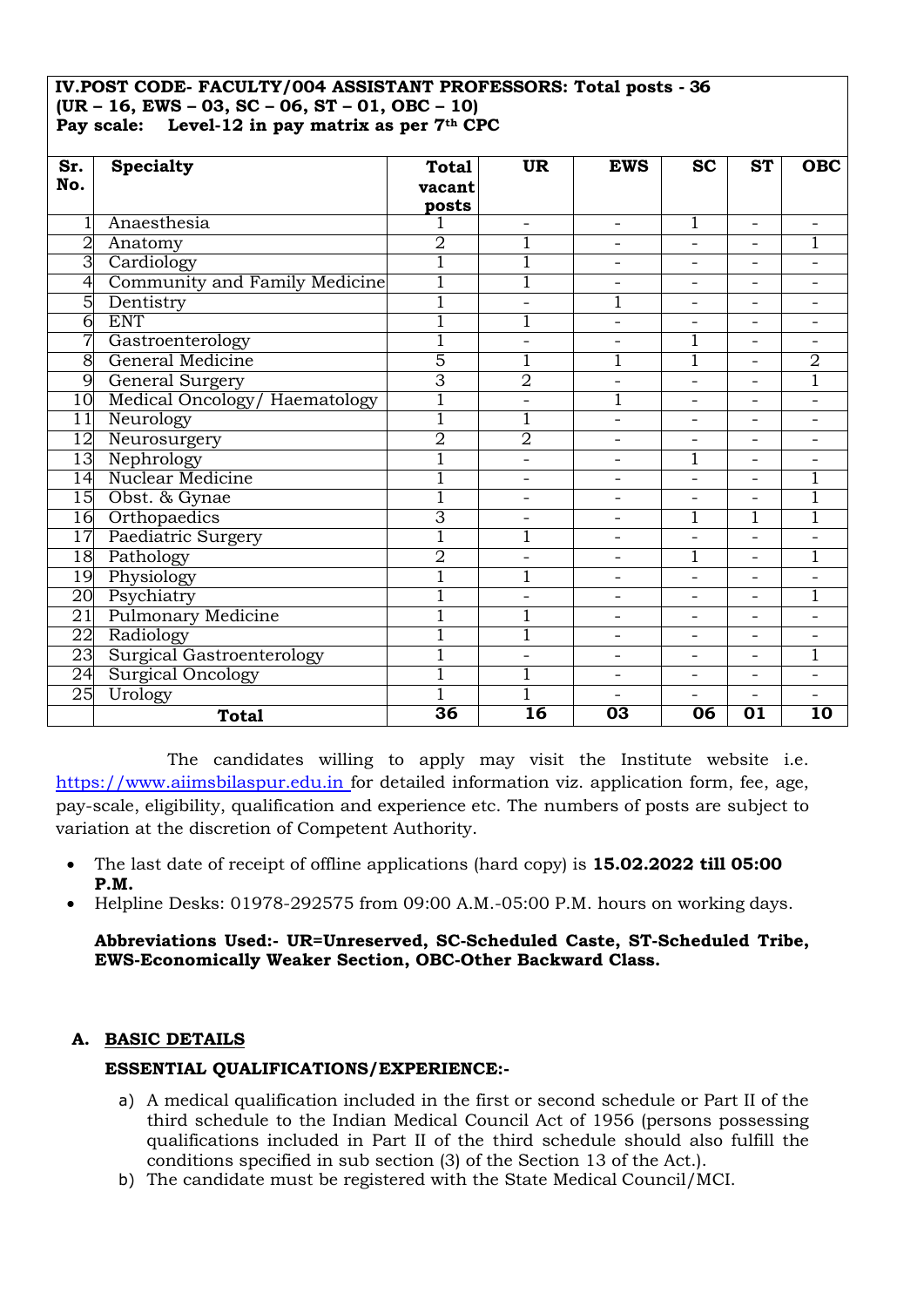# **For Dental**

- a) A recognized Dental qualification included in the Part-I or Part-III of the Schedule Dentist Act, 1948 (persons possessing qualification included in the Part-I or Part-III of schedule should also fulfill the conditions specified in subsection (1) and (2) or (4) of Section 10 of the Dentist Act, 1948).
- b) The candidate must be registered with the State Dental Council/ DCI.

# **1 PROFESSOR:**

|    | S. No. Qualification/ Experience - Professor                                                                                                                                                                                                                                                                        |  |  |  |
|----|---------------------------------------------------------------------------------------------------------------------------------------------------------------------------------------------------------------------------------------------------------------------------------------------------------------------|--|--|--|
|    | <b>Essential for Medical candidates</b>                                                                                                                                                                                                                                                                             |  |  |  |
|    | 1.<br>A medical qualification included in the I or II schedule or part II of the<br>third schedule to the Indian medical council Act of 1956 (Persons<br>possessing qualifications included in part II of third schedule should also<br>fulfill the condition specified in section 13(3) of the Act.)               |  |  |  |
|    | A post graduate qualification e.g. MD/MS or a recognized qualification<br>2.<br>equivalent thereto in the respective discipline/subject.                                                                                                                                                                            |  |  |  |
|    | and/or                                                                                                                                                                                                                                                                                                              |  |  |  |
|    | 3.<br>M.Ch. for surgical super-specialties and D.M. for Medical super-<br>specialties (2 years or 3 years or 5 years recognized course) or<br>qualification recognized equivalent thereto.                                                                                                                          |  |  |  |
|    | <b>Experience:</b><br>Fourteen years teaching and/or research experience in recognized institution in<br>the subject of specialty after obtaining the qualifying degree of M.D. /M.S. or<br>qualification recognized equivalent thereto.                                                                            |  |  |  |
| 1. | or                                                                                                                                                                                                                                                                                                                  |  |  |  |
|    | Twelve years teaching and/or research experience in recognized institution in<br>the subject of specialty after obtaining the qualifying degree of M.Ch. /D.M. (2<br>years or 5 years course recognized after MBBS) in the respective<br>discipline/subject or a qualification recognized equivalent thereto.<br>Oľ |  |  |  |
|    | Eleven years teaching and/or research experience in recognized Institution in                                                                                                                                                                                                                                       |  |  |  |
|    | the subject of specialty for the candidates possessing 3 years recognized degree                                                                                                                                                                                                                                    |  |  |  |
|    | of D.M/M.Ch in the respective discipline/subject or a qualification recognized                                                                                                                                                                                                                                      |  |  |  |
|    | equivalent thereto<br><b>Essential for Non-Medical Candidates*</b>                                                                                                                                                                                                                                                  |  |  |  |
|    |                                                                                                                                                                                                                                                                                                                     |  |  |  |
|    | 1. Post Graduate qualification e.g. Masters Degree in the discipline/ allied<br>subject*                                                                                                                                                                                                                            |  |  |  |
|    | 2. A Doctorate degree of a recognized University in concerned discipline.                                                                                                                                                                                                                                           |  |  |  |
|    | <b>Experience:</b>                                                                                                                                                                                                                                                                                                  |  |  |  |
|    | Fourteen years teaching, and /or Research experience in the discipline/<br>subject concerned after obtaining the Doctorate Degree.                                                                                                                                                                                  |  |  |  |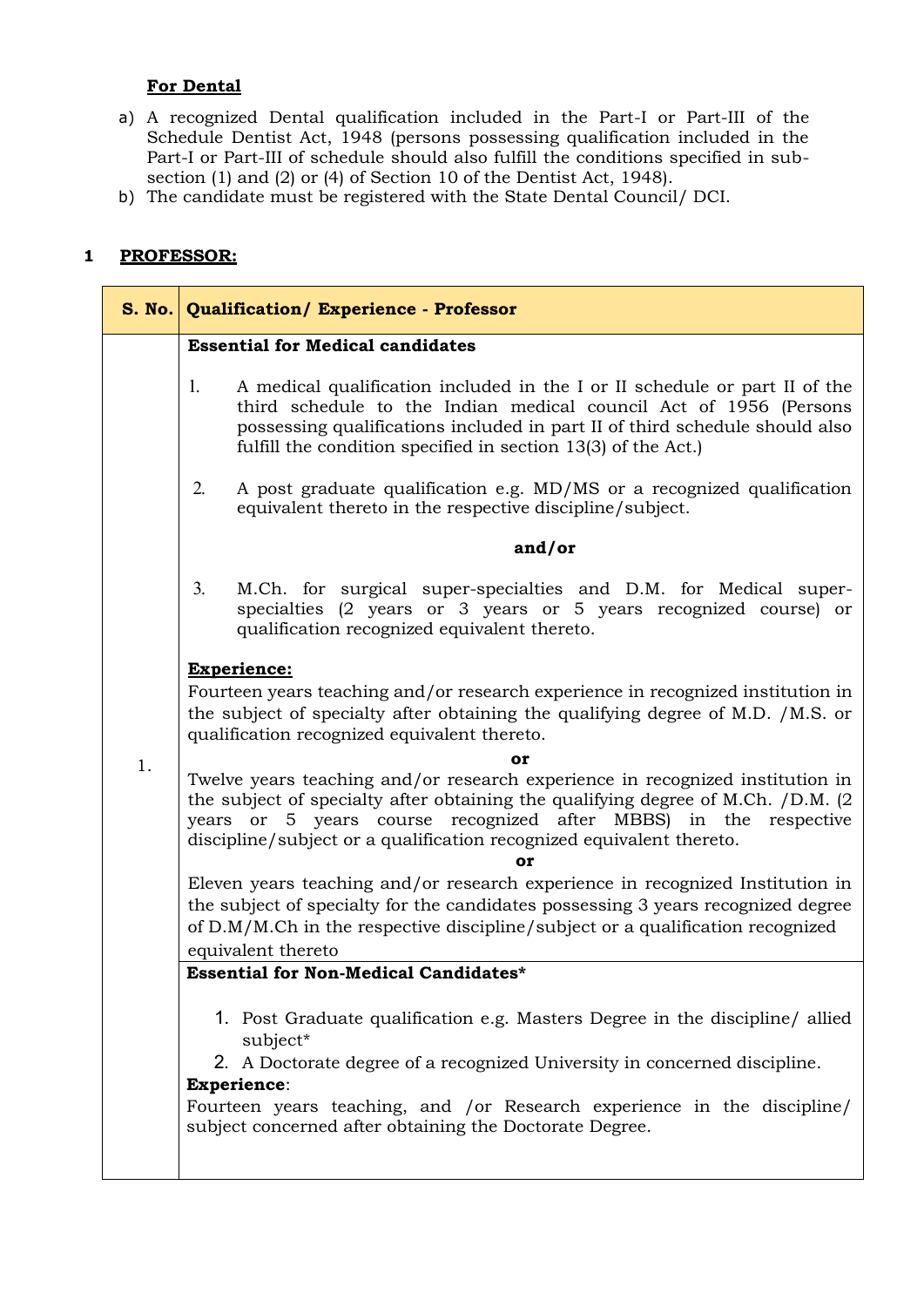### **2. ADDITIONAL PROFESSOR**

|    | Sr. No. Qualification/ Experience - Additional Professor                                                                                                                                                                                                                                                                                                                                                                                                    |  |  |  |
|----|-------------------------------------------------------------------------------------------------------------------------------------------------------------------------------------------------------------------------------------------------------------------------------------------------------------------------------------------------------------------------------------------------------------------------------------------------------------|--|--|--|
|    | <b>Essential for Medical candidates</b>                                                                                                                                                                                                                                                                                                                                                                                                                     |  |  |  |
|    | 1.<br>A medical qualification included in the I or II schedule or part II of the<br>third schedule to the Indian medical council Act of 1956 (Persons<br>possessing qualifications included in part II of third schedule should<br>also fulfill the condition specified in section 13(3) of the Act.)<br>A post graduate qualification e.g. MD/MS or a recognized qualification<br>2.<br>equivalent thereto in the respective discipline/subject.<br>and/or |  |  |  |
|    | M.Ch. for surgical super-specialties and D.M. for Medical super-<br>3.<br>specialties (2 years or 3 years or 5 years recognized course) or<br>qualification recognized equivalent thereto.                                                                                                                                                                                                                                                                  |  |  |  |
|    | <b>Experience:</b><br>Ten years teaching and/or research experience in recognized institution in the<br>subject of specialty after obtaining the qualifying degree of M.D./M.S. or<br>qualification recognized equivalent thereto.                                                                                                                                                                                                                          |  |  |  |
|    | or                                                                                                                                                                                                                                                                                                                                                                                                                                                          |  |  |  |
| 1. | Eight years teaching and/or research experience in recognized institution in<br>the subject of specialty after obtaining the qualifying degree of M.Ch. /D.M. (2)<br>course recognized after MBBS) in the respective<br>5years<br><b>or</b><br>years<br>discipline/subject or a qualification recognized equivalent thereto.                                                                                                                                |  |  |  |
|    | <b>or</b>                                                                                                                                                                                                                                                                                                                                                                                                                                                   |  |  |  |
|    | Seven years teaching and/or research experience in recognized Institution in<br>the subject of specialty for the candidates possessing 3 years recognized degree<br>of D.M/M.Ch in the respective discipline/subject or a qualification recognized                                                                                                                                                                                                          |  |  |  |
|    | equivalent thereto                                                                                                                                                                                                                                                                                                                                                                                                                                          |  |  |  |
|    | <b>Essential for Non-Medical Candidates*</b>                                                                                                                                                                                                                                                                                                                                                                                                                |  |  |  |
|    | 1. Post Graduate qualification e.g. Masters Degree in the discipline/ allied<br>subject*                                                                                                                                                                                                                                                                                                                                                                    |  |  |  |
|    | 2. A Doctorate degree of a recognized University in concerned discipline.                                                                                                                                                                                                                                                                                                                                                                                   |  |  |  |
|    | Experience:<br>Ten years teaching, and /or Research experience in the discipline/ subject                                                                                                                                                                                                                                                                                                                                                                   |  |  |  |
|    | concerned after obtaining the Doctorate Degree.                                                                                                                                                                                                                                                                                                                                                                                                             |  |  |  |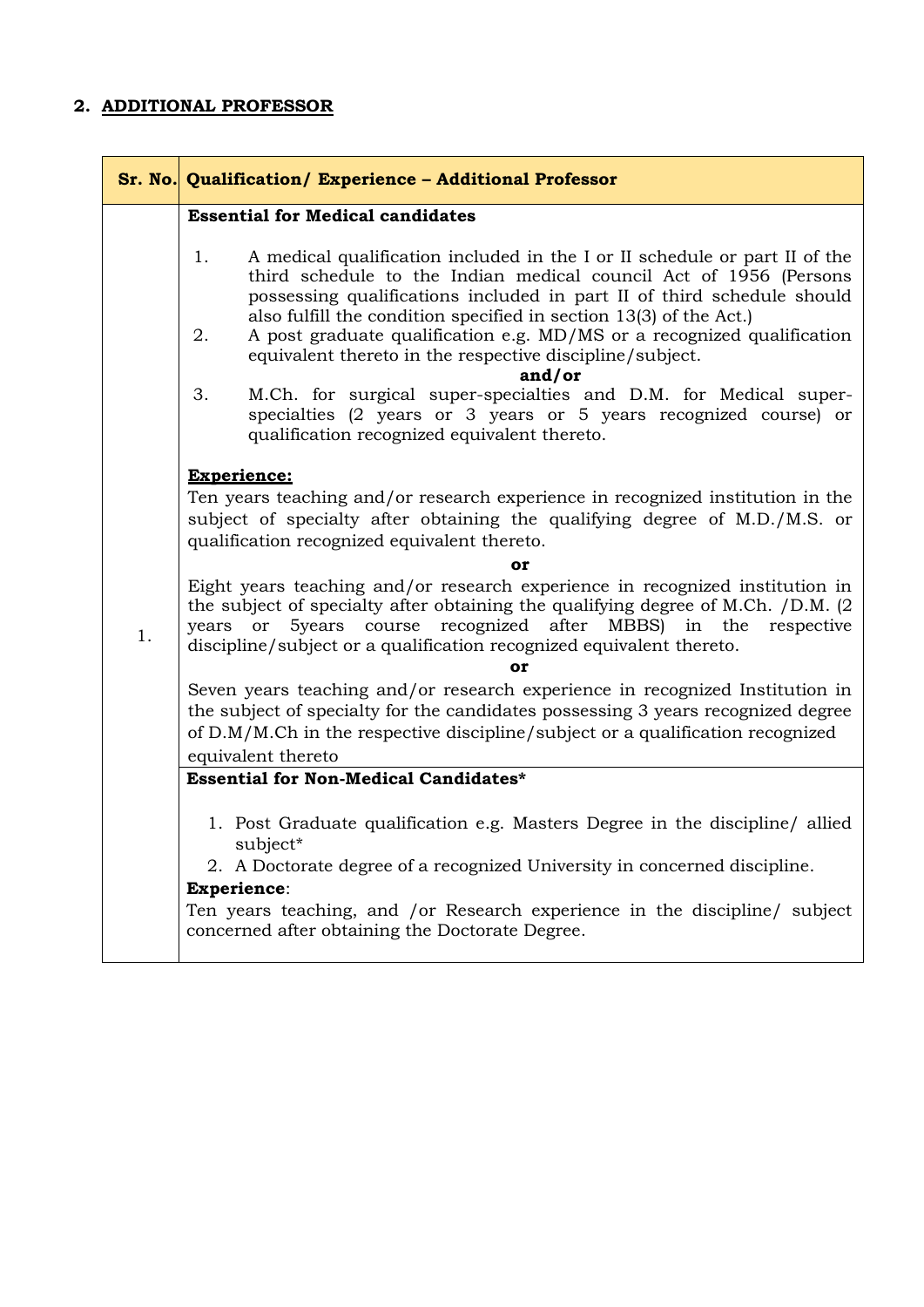# **3. ASSOCIATE PROFESSOR**

|    | Sr. No. Qualification/ Experience - Associate Professor                                                                                                                                                                                                                                                                                                                                                                                                                                                                                                                                                                                          |
|----|--------------------------------------------------------------------------------------------------------------------------------------------------------------------------------------------------------------------------------------------------------------------------------------------------------------------------------------------------------------------------------------------------------------------------------------------------------------------------------------------------------------------------------------------------------------------------------------------------------------------------------------------------|
|    | <b>Essential for Medical candidates</b>                                                                                                                                                                                                                                                                                                                                                                                                                                                                                                                                                                                                          |
|    | 1. A medical qualification included in the I or II schedule or part II of the<br>third schedule to the Indian medical council Act of 1956 (Persons<br>possessing qualifications included in part II of third schedule should also<br>fulfill the condition specified in section 13(3) of the Act.)<br>2. A post graduate qualification e.g. MD/MS or a recognized qualification<br>equivalent thereto in the respective discipline/subject.<br>and/or<br>3. M.Ch. for surgical super-specialties and D.M. for Medical super-<br>specialties (2 years or 3 years or 5 years recognized course) or<br>qualification recognized equivalent thereto. |
|    | <b>Experience:</b>                                                                                                                                                                                                                                                                                                                                                                                                                                                                                                                                                                                                                               |
|    | Six years teaching and/or research experience in recognized institution in the<br>subject of specialty after obtaining the qualifying degree of M.D./M.S. or<br>qualification recognized equivalent thereto.                                                                                                                                                                                                                                                                                                                                                                                                                                     |
|    | or                                                                                                                                                                                                                                                                                                                                                                                                                                                                                                                                                                                                                                               |
| 1. | Four years teaching and/or research experience in recognized institution in the<br>subject of specialty after obtaining the qualifying degree of M.Ch. /D.M. (2 years<br>or 5years course recognized after MBBS) in the respective discipline/subject or<br>a qualification recognized equivalent thereto.                                                                                                                                                                                                                                                                                                                                       |
|    | or                                                                                                                                                                                                                                                                                                                                                                                                                                                                                                                                                                                                                                               |
|    | Three years teaching and/or research experience in recognized Institution in<br>the subject of specialty for the candidates possessing 3 years recognized degree<br>of D.M/M.Ch in the respective discipline/subject or a qualification recognized                                                                                                                                                                                                                                                                                                                                                                                               |
|    | equivalent thereto<br><b>Essential for Non-Medical Candidates*</b>                                                                                                                                                                                                                                                                                                                                                                                                                                                                                                                                                                               |
|    | 1. Post Graduate qualification e.g. Masters Degree in the discipline/ allied<br>subject*<br>2. A Doctorate degree of a recognized University in concerned discipline.                                                                                                                                                                                                                                                                                                                                                                                                                                                                            |
|    | <b>Experience:</b>                                                                                                                                                                                                                                                                                                                                                                                                                                                                                                                                                                                                                               |
|    | Six years teaching, and /or Research experience in the discipline/ subject<br>concerned after obtaining the Doctorate Degree.                                                                                                                                                                                                                                                                                                                                                                                                                                                                                                                    |
|    |                                                                                                                                                                                                                                                                                                                                                                                                                                                                                                                                                                                                                                                  |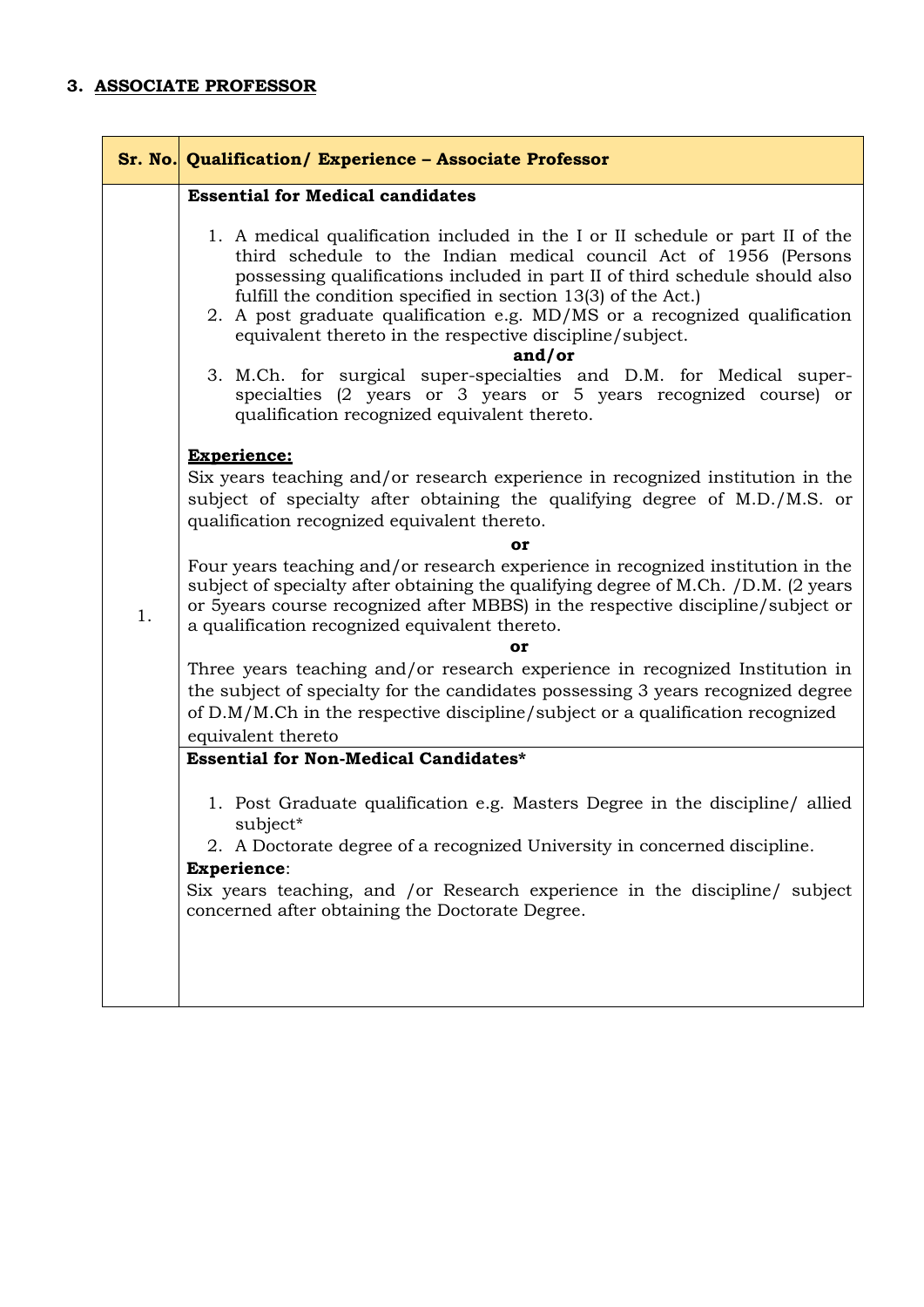### **4. ASSISTANT PROFESSOR**

|    | Sr. No. Qualification/ Experience - Assistant Professor                                                                                                                                                                                                                                                                                                                                                                                                                                                                                                                                                                                                                                                                                                                                                                                                                                                                                                                                                                                                                                                                                                                                                                                                |
|----|--------------------------------------------------------------------------------------------------------------------------------------------------------------------------------------------------------------------------------------------------------------------------------------------------------------------------------------------------------------------------------------------------------------------------------------------------------------------------------------------------------------------------------------------------------------------------------------------------------------------------------------------------------------------------------------------------------------------------------------------------------------------------------------------------------------------------------------------------------------------------------------------------------------------------------------------------------------------------------------------------------------------------------------------------------------------------------------------------------------------------------------------------------------------------------------------------------------------------------------------------------|
| 1. | <b>Essential for Medical candidates</b><br>1. A medical qualification included in the I or II schedule or part II of the<br>third schedule to the Indian medical council Act of 1956 (Persons<br>possessing qualifications included in part II of third schedule should also<br>fulfill the condition specified in section 13(3) of the Act.)<br>2. A post graduate qualification e.g. MD/MS or a recognized qualification<br>equivalent thereto in the respective discipline/subject.<br>and/or<br>3. M.Ch. for surgical super-specialties and D.M. for Medical super-<br>specialties (2 years or 3 years or 5 years recognized course) or<br>qualification recognized equivalent thereto.<br><b>Experience:</b><br>Three years teaching and/or research experience in recognized institution in the<br>subject of specialty after obtaining the qualifying degree of M.D. /M.S. or<br>qualification recognized equivalent thereto.<br>or<br>One year teaching and/or research experience in recognized institution in the<br>subject of specialty after obtaining the qualifying degree of M.Ch. /D.M. (2 years<br>or 5years course recognized after MBBS) in the respective discipline/subject or<br>a qualification recognized equivalent thereto. |
|    | or<br>No experience is necessary for the candidates possessing the 3 years<br>recognized degree of D.M/M.Ch. in the respective discipline/subject or a                                                                                                                                                                                                                                                                                                                                                                                                                                                                                                                                                                                                                                                                                                                                                                                                                                                                                                                                                                                                                                                                                                 |
|    | qualification recognized equivalent thereto<br><b>Essential for Non-Medical Candidates*</b>                                                                                                                                                                                                                                                                                                                                                                                                                                                                                                                                                                                                                                                                                                                                                                                                                                                                                                                                                                                                                                                                                                                                                            |
|    | 1. Post Graduate qualification e.g. Masters Degree in the discipline/ allied<br>subject*<br>2. A Doctorate degree of a recognized University in concerned discipline.<br><b>Experience:</b>                                                                                                                                                                                                                                                                                                                                                                                                                                                                                                                                                                                                                                                                                                                                                                                                                                                                                                                                                                                                                                                            |
|    | Three years teaching, and /or Research experience in the discipline/ subject<br>concerned after obtaining the Doctorate Degree.                                                                                                                                                                                                                                                                                                                                                                                                                                                                                                                                                                                                                                                                                                                                                                                                                                                                                                                                                                                                                                                                                                                        |
|    |                                                                                                                                                                                                                                                                                                                                                                                                                                                                                                                                                                                                                                                                                                                                                                                                                                                                                                                                                                                                                                                                                                                                                                                                                                                        |

# **\*Educational Qualifications for Non-Medical candidates (as applicable)**

- 1. Master's Degree in concerned specialty as under:
	- i. Anatomy: Human Anatomy
	- ii. Biochemistry: Medical Biochemistry/ Biochemistry
	- iii. Physiology: Medical Physiology/ Physiology
	- iv. Pharmacology: Medical Pharmacology/ Pharmacology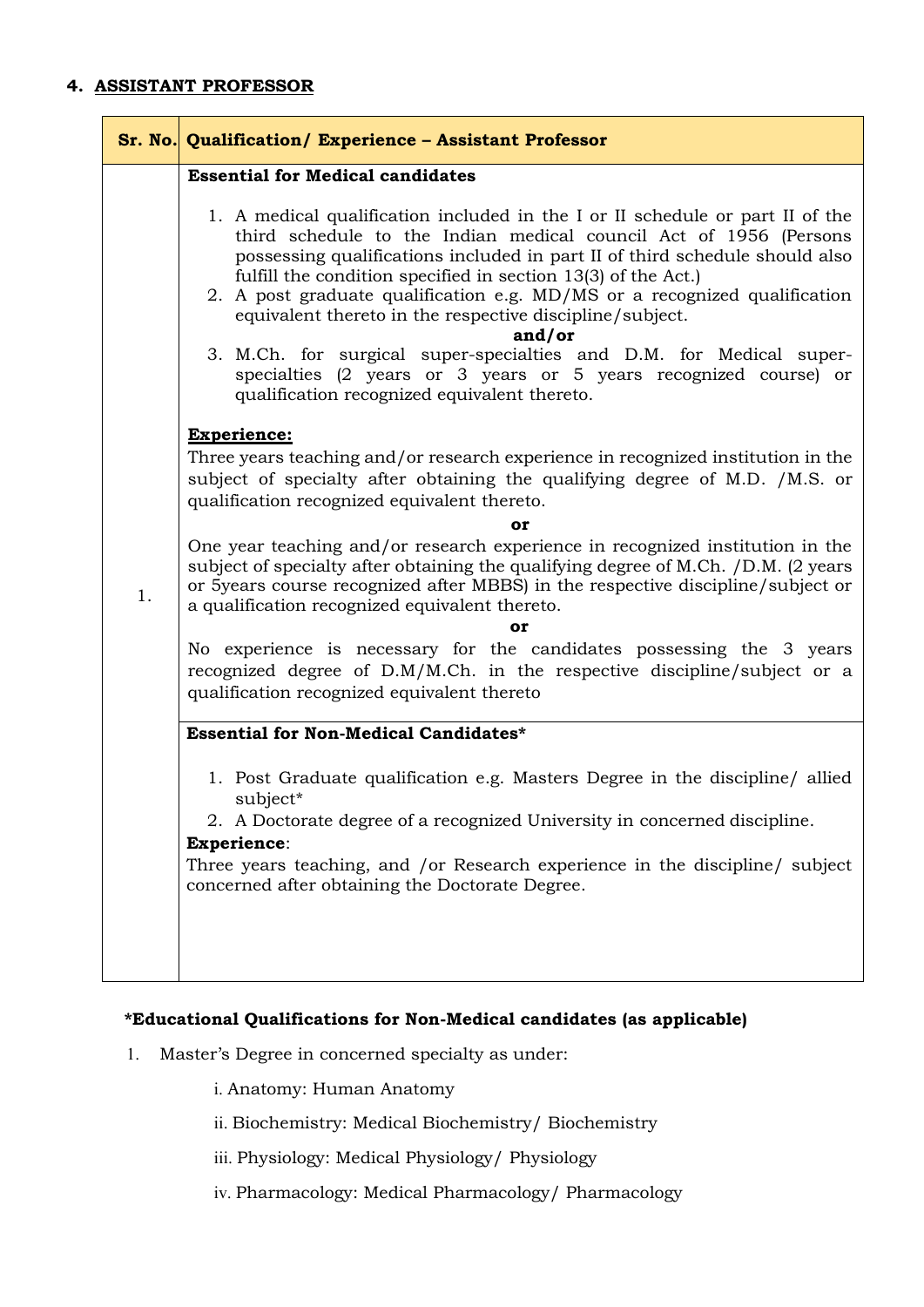### **Note: - DNB Equivalence**

In case of those who are holding DNB in broad specialties or super specialties as qualifying education, they have to produce documentary evidence issued by competent/appropriate authority about DNB equivalence with MD/MS/DM/MCh as per MCI, New Delhi notification dated 31-10-2018.

Those who have undergone DNB training from Institutions given under para 2 at (a) and (b) of aforementioned MCI notification-will not need to have extra experience after qualifying degree.

Those who have undergone DNB training at Institution given at (c) and (d) of aforementioned MCI notification will need to have 1 year and 2 years extra experience i.e. total 4&5 years experience respectively from MCI recognized/permitted Institution for equivalence

### **B. PAY SCALES**

|   | rul Regular Recruitment/Deputation) |                                                                                                                                                                                               |  |  |  |
|---|-------------------------------------|-----------------------------------------------------------------------------------------------------------------------------------------------------------------------------------------------|--|--|--|
|   | <b>Professor</b>                    | <b>Entry Level Pay Matrix 14A</b> (Basic 1,68,900-2,20,400)<br>as per 7 <sup>th</sup> CPC and all usual allowances (Plus NPA for<br>candidates possessing medical qualification)              |  |  |  |
| 2 | <b>Additional</b><br>Professor      | <b>Entry Level Pay Matrix 13A<sub>2</sub></b> (Basic 1,48,200-2,11,400)<br>as per 7 <sup>th</sup> CPC and all usual allowances (Plus NPA for<br>candidates possessing medical qualification)  |  |  |  |
| 3 | <b>Associate</b><br>Professor       | <b>Entry Level Pay Matrix 13A</b> <sub>1</sub> (Basic 1,38,300-2,09,200)<br>as per 7 <sup>th</sup> CPC and all usual allowances (Plus NPA for<br>candidates possessing medical qualification) |  |  |  |
| 4 | Assistant<br><b>Professor</b>       | <b>Entry Level Pay Matrix 12</b> (Basic 1,01,500-1,67,400) as<br>per 7 <sup>th</sup> CPC and all usual allowances (Plus NPA for<br>candidates possessing medical qualification)               |  |  |  |

## **(For Regular Recruitment/Deputation)**

### **(For Contractual Recruitment of retired faculty as Consultants)**

| $\vert 1 \vert$ Professor (Consultant) | $ 2,20,000/$ - P.M. |
|----------------------------------------|---------------------|
| 2  Additional Professor (Consultant)   | $2,00,000/- P.M.$   |
| 3 Associate Professor (Consultant)     | $1,88,000$ /-P.M.   |

Note: - Retired faculty i.e. Consultants shall also be entitled for residential accommodation subject to applicable deductions in respect of such accommodation as per Govt. instructions.

### **C. UPPER AGE LIMITS**

1. The prescribed upper age limits for various posts **as on closing date of submission of application form** are as follows:-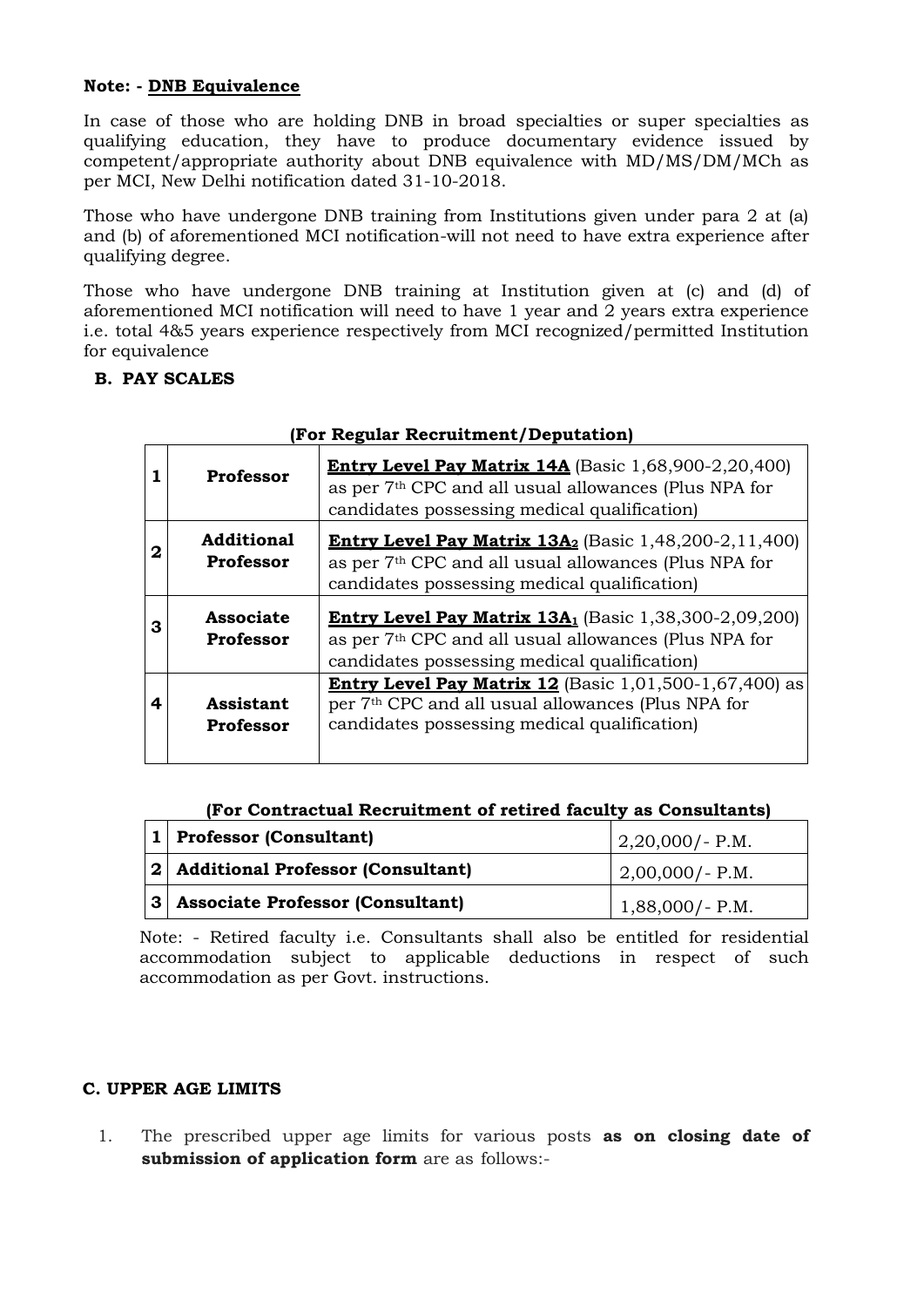| S.No. | <b>Name of the Post</b>                             | <b>Upper Age Limit (without any relaxation)</b>                                                                                                                                                      |
|-------|-----------------------------------------------------|------------------------------------------------------------------------------------------------------------------------------------------------------------------------------------------------------|
| (a)   | Professor / Additional<br>Professor                 | Not exceeding<br>$\geq$ 58 (Fifty-eight) years in direct<br>recruitment<br>$\geq$ 56 (Fifty-six) Years in case of Deputation<br>$\triangleright$ 69 (Sixty-Nine) Years in case of retired<br>faculty |
| (b)   | Associate Professor /<br><b>Assistant Professor</b> | Not exceeding<br>$\geq$ 50 (Fifty) years<br>$\geq$ 56 (Fifty-six) Years in case of Deputation<br>$\triangleright$ 69 (Sixty-Nine) Years in case of retired<br>faculty                                |

### **Note 1: - The age relaxation will be allowed to the candidates as below:-**

| Sr.<br>No. | Category                                                                                                                                                                     | Permissible age<br>relaxation                                     |
|------------|------------------------------------------------------------------------------------------------------------------------------------------------------------------------------|-------------------------------------------------------------------|
| 1.         | EWS                                                                                                                                                                          | No age relaxation                                                 |
| 2.         | SC/ST                                                                                                                                                                        | 05 Years                                                          |
| 3.         | <b>OBC</b>                                                                                                                                                                   | 03 Years                                                          |
| 4.         | Central Government Servant fulfilling 05 Years<br>conditions as prescribed in O.M. No.<br>15012/2/2010 - Estt.(D) dated 27th<br>March 2012 issued by DOPT Govt. of<br>India. |                                                                   |
| 5.         | PwBD                                                                                                                                                                         | Age relaxation will be<br>extended as per the DOPT<br>guidelines. |
| 6.         | Ex-serviceman                                                                                                                                                                | As per DoPT guidelines                                            |

**Note 2:- No age relaxation would be available to SC/ST/OBC candidates applying for unreserved vacancies.** 

### **D. RESERVATION**

### **a) For persons with disabilities category (PwBD)**

Posts of Professors, Additional Professors, Associate Professors and Assistant Professors as advertised in the Departments of Anatomy, Biochemistry, Dentistry (As per Dental Council Guidelines), ENT, Psychiatry, Pharmacology, Radiology, Radiotherapy & Radiation Medicine, TB & Chest Diseases (Pulmonary Medicine), Urology have also been identified suitable for Persons with Disabilities(PwBD). The candidates of PwBD category (belonging to identified category) may apply in any of these departments, subject to fulfillment of other eligibility conditions as prescribed for the concerned post. The candidates Selected under PwBD category will be adjusted against the vacancy of respective categories of SC/ST/OBC/Unreserved as the case may be.

The persons who suffer from not less than 40% of disability will only be eligible for the benefit of reservation and other relaxations under PwBD category as permissible under the rules. The applicant must have a valid Disability Certificate issued from the competent authority i.e. Medical Board duly constituted by the Central or the State Government. Certificates issued by the Medical Practitioner, Hospital or any other Institution will not be considered. The physically disability of finally selected candidates would be ascertained by a Medical Board of the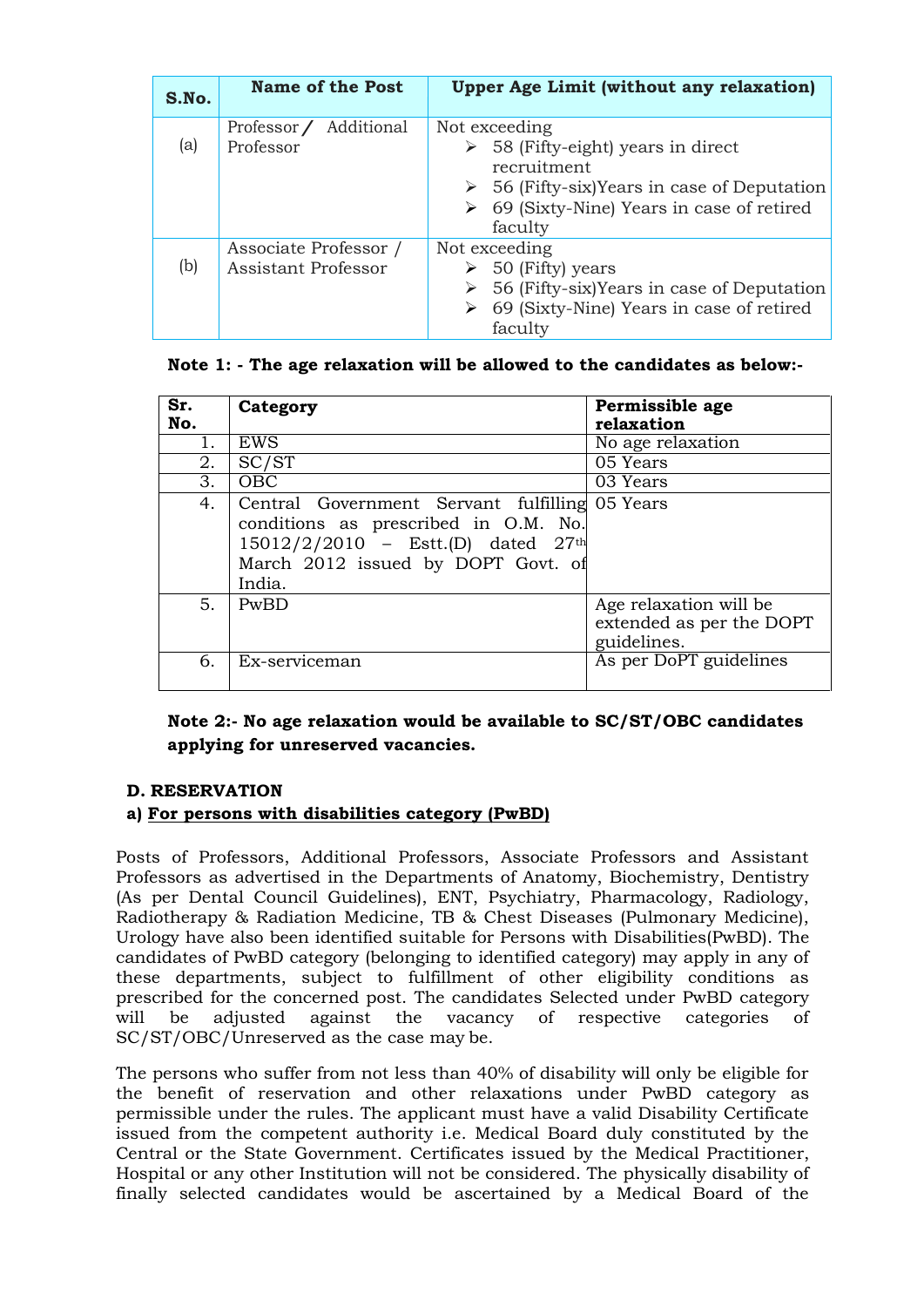Institute specifically constituted for this purpose.

For reservation of Persons With Disabilities, the Government of India has identified the following departments for reservation in Group 'A' posts vide latest GoI instructions issued by DoPT vide OM dated 15.01.2018:-

|                  | <b>Sr.No.</b> Name of the Specialties    | <b>Category of PwBD</b> |
|------------------|------------------------------------------|-------------------------|
| 1.               | Anatomy                                  | BLA, OL, OA, OAL        |
| 2.               | Biochemistry                             | <b>OL</b>               |
| 3.               | Dentistry                                | OL, HH                  |
|                  | (As per Dental Council Guidelines)       |                         |
| 4.               | <b>ENT</b>                               | OL                      |
| 5.               | Microbiology                             | BLA, OL, OA, OAL        |
| 6.               | Psychiatry                               | OL                      |
| $\overline{7}$ . | Pharmacology                             | BLA, OL, OA, OAL        |
| 8.               | Physiotherapy (PMR)                      | OL, B, LV               |
| 9.               | Radiology                                | <b>OL</b>               |
| 10.              | Radiotherapy & Radiation Medicine        | OL                      |
| 11.              | Speech Therapy                           | <b>OL</b>               |
| 12.              | TB & Chest Diseases (Pulmonary Medicine) | OL                      |
| 13.              | Urology                                  | OL                      |

The above vacancies are provisional and subject to variation. The competent authority reserves the right to vary the number of vacancies including reserved vacancies as per GoI rules/circulars and the reservation will be followed as per Govt. of India Rules.

As per the instructions of Govt. of India, 4% horizontal reservation for persons with Benchmark disabilities (PwBD) in above vacancies have been allotted.

### **b) For OBC Candidates**

- (i) Candidates applying under OBC category must produce the valid caste certificate in the format prescribed by the DoPT vide O.M. No. 36036/2/2013- Estt(Res.) dated 30.05.2014 and further clarification issued by DoPT vide O.M. No. 36036/2/2013-Estt (Res-I) dated 31.03.2016.
- (ii) OBC candidate's eligibility will be based on the caste(s) borne in the Central List of Government of India.
- (iii) The vacancies are being advertised in financial year 2021-22 therefore valid NCL-OBC certificate issued during the period from 01-04-2021 to 31-03-2022 will be considered valid. Candidates who have NCL-OBC certificate issued before or after this period (i.e. 01-04-2021 to 31-03-2022) will not be considered valid for this advertisement.
- (iv) OBC candidate(s) should not belong to creamy layer and their sub-caste should match with the entry in Central List of OBC failing which their candidature will not be considered for OBC post. They will however be treated as UR candidate (If UR posts advertised).

### **c) For EWS Candidates**

- (i) The vacancies advertised under EWS category are as per the instructions issued by DoPT, Ministry of Personnel, Public Grievances and Pensions, Govt. of India, vide O.M. No. 36039/1/2019-Estt. (Res) dated 31-01-2019. Applications under EWS category will be considered subject to submission to income and assets certificate in the prescribed format issued by the competent authority and subject to verification of veracity of the certificate by the issuing authority.
- (ii) Candidate, who fails to produce valid EWS certificate will not be considered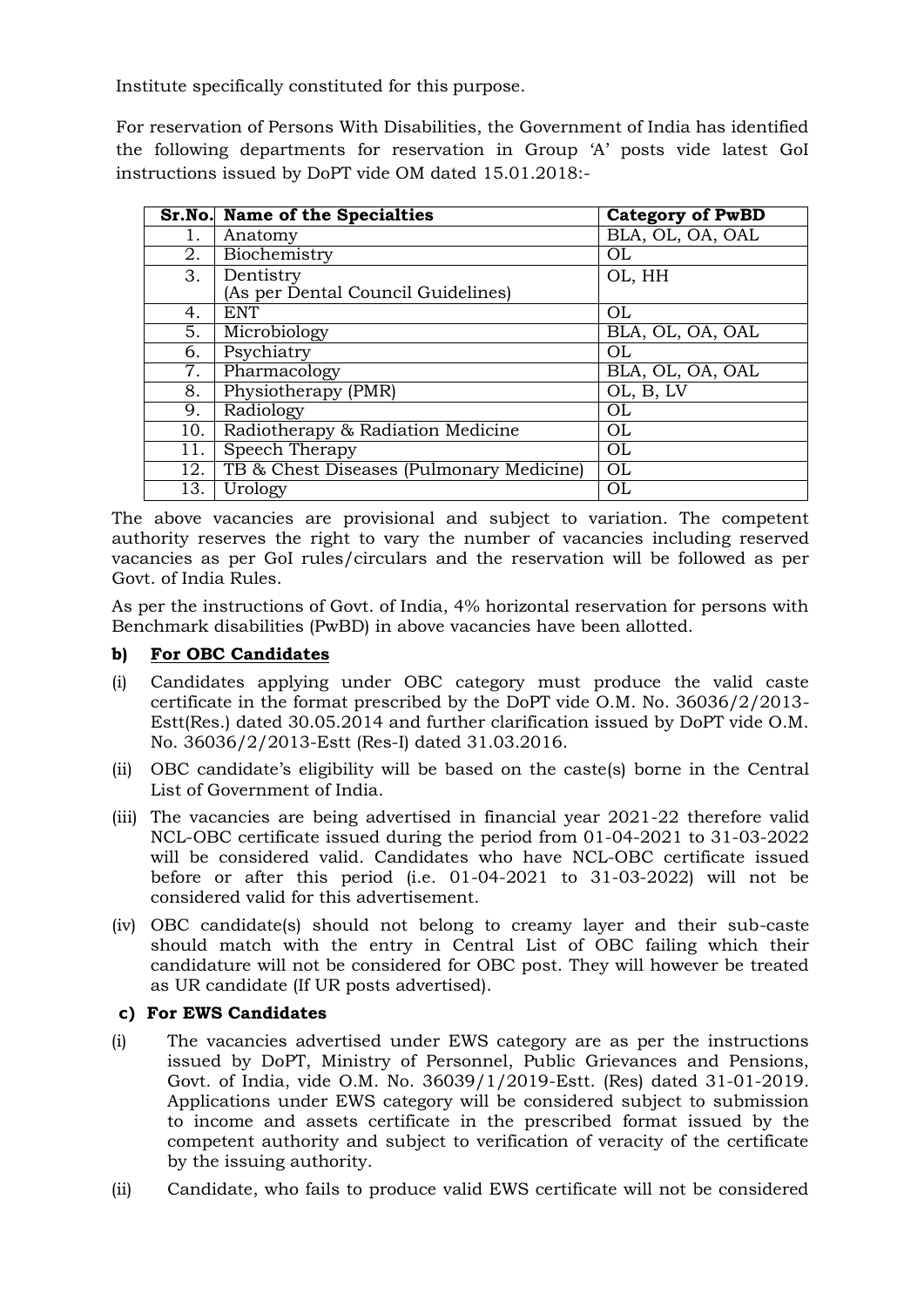for reservation under this category. They will however, be considered as UR candidate and in case of non-availability of EWS candidate, may be considered for appointment, if found suitable.

(iii) As per DoPT O.M. No. 36039/1/2019-Estt. (Res) dated 31-01-2019, the crucial date for submitting income and asset certificate by the candidates is the closing date for receipt of applications for the posts. Therefore, EWS candidate must ensure that they have a valid EWS certificate on or before the last date of submission of application.

1. The candidates applying for the post(s) in response to this advertisement should satisfy themselves regarding their eligibility for the aforementioned posts(s) and must fulfill all the eligibility criteria on or before **15.02.2022** failing which their application will be rejected. The crucial date for age limit and experience etc. will be the last date of receipt of applications i.e. **15.02.2022**

### **E. APPLICATION FEE**

Non-refundable application fee is required to be paid by the candidates by way of **Demand Draft** drawn in favour of Executive Director; AIIMS-Bilaspur payable at Bilaspur H.P. Applications without prescribed fee/demand draft will not be considered and summarily rejected. The application fee applicable to various categories is as follows:-

| Category                          | <b>Total Amount Payable</b> |
|-----------------------------------|-----------------------------|
| $S\overline{C/ST}$                | $Rs. 1000/-$                |
| For all others                    | $Rs. 2000/-$                |
| For Persons with disabilities     | Ni1                         |
| Deputation and Retired<br>Faculty | Nil                         |

- 1. Candidates should ensure that application fee is paid in the form of Demand Draft drawn in favour of Executive Director, AIIMS-Bilaspur payable at Bilaspur H.P. **No other mode of payment will be accepted.**
- 2. The candidates should ensure that they submit the **OFFLINE** application (Hard copy) before the closing date of submission of application forms i.e. **15-02-2022.**
- 3. Candidates are required to have a valid personal e-mail ID/ Mobile Number which should be kept active during the recruitment process. The candidates should ensure that the E-mail ID is not shared or mentioned to any other person. It is requested not to use any other persons e-mail ID. In case a candidate does not have a valid personal e-mail ID, he/she should create his/her new e-mail ID before applying **OFFLINE**.
- 4. The candidate is required to clearly mention his/her Email ID/Mobile Number in the specified column of application form.
- 5. Applicants already employed in central/state Govt. /Autonomous Institutions/ Statutory organization/ PSU'S under Central/State govt. should route their applications through proper channel. While forwarding the application through proper channel, a certificate to the effect that Central Govt./State Govt./ Union Territory or the present department/organizations has **"No Objection"** in case officer applies and secures selection. In case of selection, officer concerned will be relieved to join AIIMS Bilaspur.
- 6. Applicants who are working as above at Sr. No. 05 may, however, submit an advance copy of application form in order to avoid any delay. But interview letters will only be issued to the eligible candidates upon receipt of application forwarded through proper channel.
- 7. The application in the prescribed proforma available in the AIIMS Bilaspur' website [\(https://www.aiimsbilaspur.edu.in](https://www.aiimsbilaspur.edu.in/) ) along with copies of certificates duly attested by the Gazetted Officer in support of educational qualification(s), experience,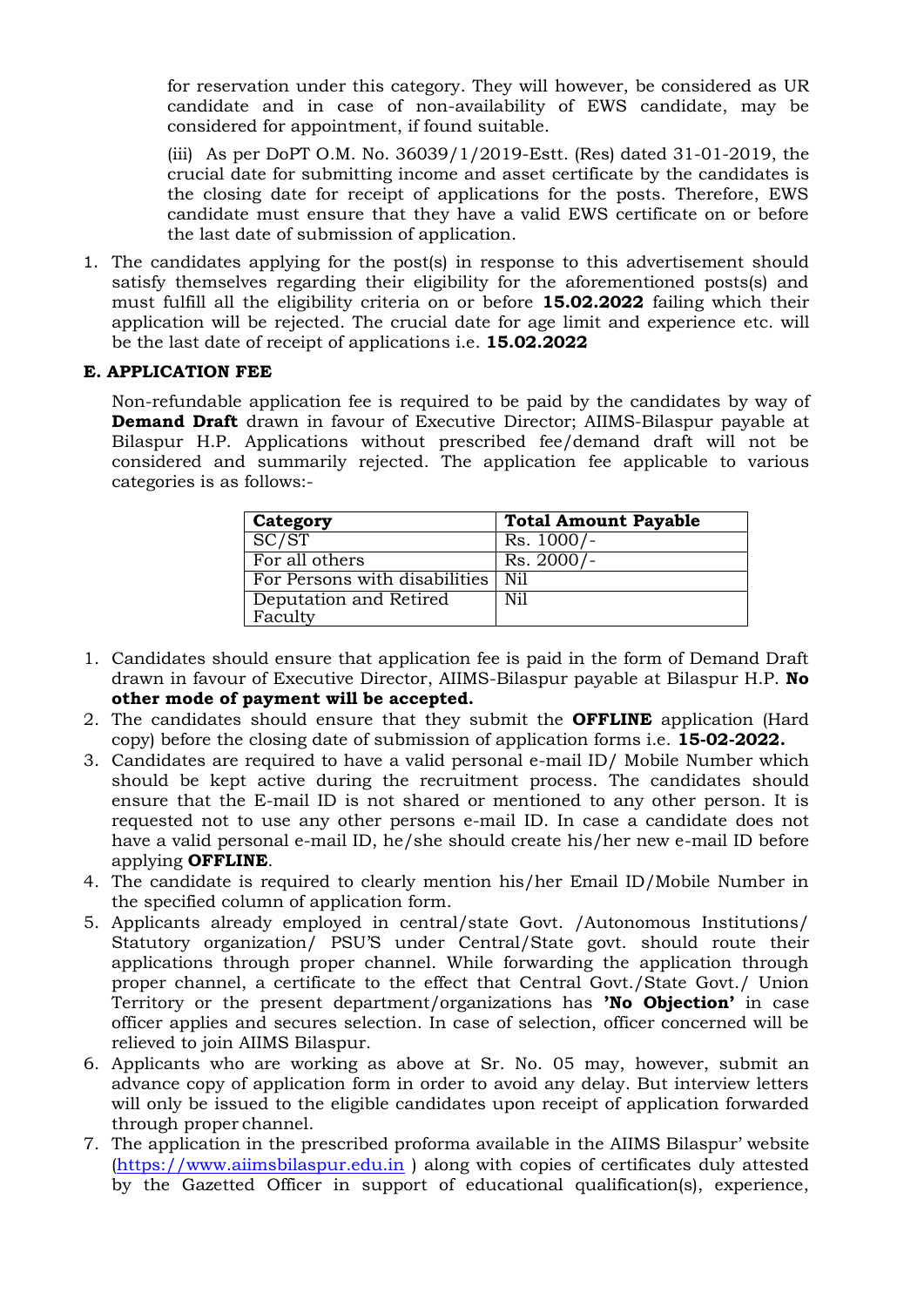age/date of birth certificate, No Objection Certificate from the present employer, if employed and requisite fee in the form of **Demand Draft** should be sent through **registered post or Speed Post or personally** only to the Administrative Officer (Recruitment Cell), AIIMS-Bilaspur, at Kothipura 174001 so as to reach before **15.02.2022 till 05:00 P.M**. All the documents furnished with the application shall have to be produced in original by the eligible candidates at the time of interview.

- 8. The application received through Courier/Ordinary Postal Dak etc. are not acceptable. The applications received after the due date will not be accepted. The AIIMS-Bilaspur will not be responsible for any postal delay.
- 9. All columns of the application form are to be filled clearly. Incomplete applications in any respect or received after due date i.e. **15.02.2022** or without prescribed application fee will be summarily rejected and no correspondence in this regard will be entertained.
- 10.Decision of the AIIMS, Bilaspur in all matters regarding eligibility/ selection would be final and binding on all candidates. No correspondence whatsoever would be entertained by the AIIMS, Bilaspur in this regard.
- 11.In case any information given or declaration made by the candidate is found to be false or the candidate has willfully suppressed any material information relevant to his/her appointment he/she will be liable to be removed from services and further action may be taken as deemed fit, by the appointing authority.

### **F. SELECTION PROCEDURE**

- 1. The applications of the candidates which will be received within prescribed date and time and who submit the requisite fee will be scrutinized by the scrutiny committee of the Institute and only the eligible candidates will be called for personal interview before the Standing Selection Committee of the Institute. In case, the numbers of applicants are large, the selection committee of the Institute may devise criteria for short-listing of the candidates which may include holding of written examination.
- 2. Only the eligible candidates/ shortlisted candidates will be called for interview. However, the same would be provisional subject to fulfillment of all requirements failing which he/she will not be allowed to appear for interview.
- 3. Interview letters will be sent by post/ through email ID and the complete interview schedule will also be made available on website.
- 4. The candidates called for interview would be required to make a presentation on his/her work/achievements before the selection committee for a duration not exceeding 05 minutes. The presentation should be prepared in the **MICROSOFT POWER POINT** only and should contain information as per proforma given along with the application form. This has to be done at least one day before the interview in the Recruitment Cell, AIIMS, Bilaspur. No other option like e-mail etc. will be accepted.
- 5. *The interview with the Selection Committee is mandatory for which the candidate has to appear personally and physically. No request for online interview i.e. through electronic media viz. Skype/Viber etc will be accepted and no correspondence in this regard will be entertained.* The interviews will be held at AIIMS Bilaspur. No TA/DA will be paid for appearing in the interview.
- 6. The decision of the competent authority regarding selection of candidates will be final and no representation will be entertained in this regard.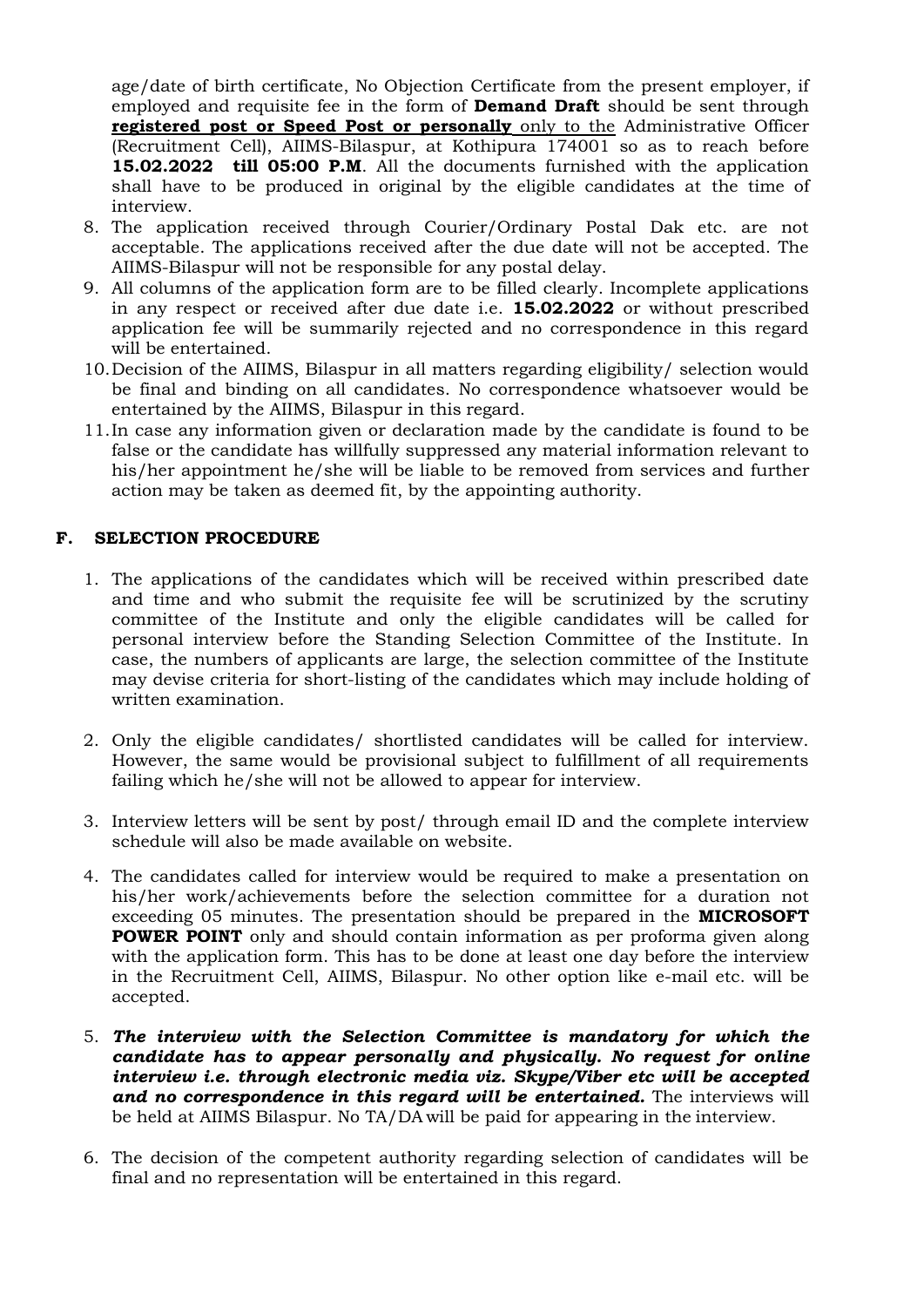- 7. The date and time for interview will be intimated to the eligible/shortlisted candidates only and the same will also be published in the AIIMS website [\(https://www.aiimsbilaspur.edu.in\)](http://www.pgimer.edu.in/). The information regarding eligibility/short listing of candidates will be published in AIIMS website only.
- 8. The minimum cut off marks in the personal interview for selection to the faculty posts will be 60% for the UR/EWS, 55% for SC/ST/OBC/PwBD category. The candidates may note that the proceedings of the Standing Selection Committee are confidential and under no circumstances the minutes will be disclosed to the candidates. Reserve category candidates applying for unreserved posts will be treated as unreserved candidates.
- 9. The selected candidates will be issued appointment letters. The appointment of selected candidates is subject to his/her being declared medically fit by the competent authority.

### **G. ROLLING ADVERTISEMENT CONCEPT**

- 1. This is a **"rolling advertisement"** and will be used to fill the unfilled-posts by issuing subsequent notifications on the website www.aiimsbilaspur.edu.in for at least one-year and till the Notice of closure, without the need to re-publish on the website. Hence, candidates who might not be fulfilling eligibility criteria as on the crucial date, but might be fulfilling the criteria in the period of next one year, may keep looking for employment opportunity vide notification on the website. This will be applicable only if the posts remain unfulfilled and competent authority decides to publish vacancy notification, at his sole discretion.
- 2. The posts of **Professor, Additional Professor and Associate Professor** are also open for **Deputation**.
	- a) In case of Deputation, the terms and conditions shall remain same with the stipulation that the O.M.s of DoPT on Deputation shall be applicable. The candidate has to submit a NOC and Vigilance Clearance certificate from the current employer. There will be no reservation while considering deputation applications. The initial period of Deputation shall be three years, extendable/ curtail-able as per the discretion of the competent authority. The terms of Deputation are further governed by MoH&FW OM dated 20th November 2017, which amongst others states the following:-
		- (i) Faculty drawn from Institutes of National Importance and Government Medical Colleges may be recruited on Deputation.
		- (ii) The Deputation can be of maximum 7 years. **As of now the initial Deputations are being considered for 3 years, as the Institute is in establishment phase which are further extendable as per provisions**.
		- (iii) Terms of Deputation shall be regulated by relevant DoPT O.Ms. and Government of India Instructions, and Circulars/order from MoH&FW, from time to time.
		- (iv) Maximum age limit is 56 years as on the crucial date.
		- (v) The applicants are requested to send their application through proper channel along with NOC, VC and certified APARs.
		- (vi) All other proforma for Deputationists are same as proforma for direct recruitment candidates.
- 3. This is a rolling advertisement and will remain active for one year or till withdrawal. Dates for the receipt of applications will be notified on the website of Institute i.e. [www.aiimsbilaspur.edu.in](http://www.aiimsbilaspur.edu.in/) . To start with, first round of recruitment **15-02-2022** is the last date for the receipt of applications. Thereafter, first round of selection will be completed and posts remained vacant will be again notified with subsequent dates for the receipt of applications. The eligibility criteria w.r.t.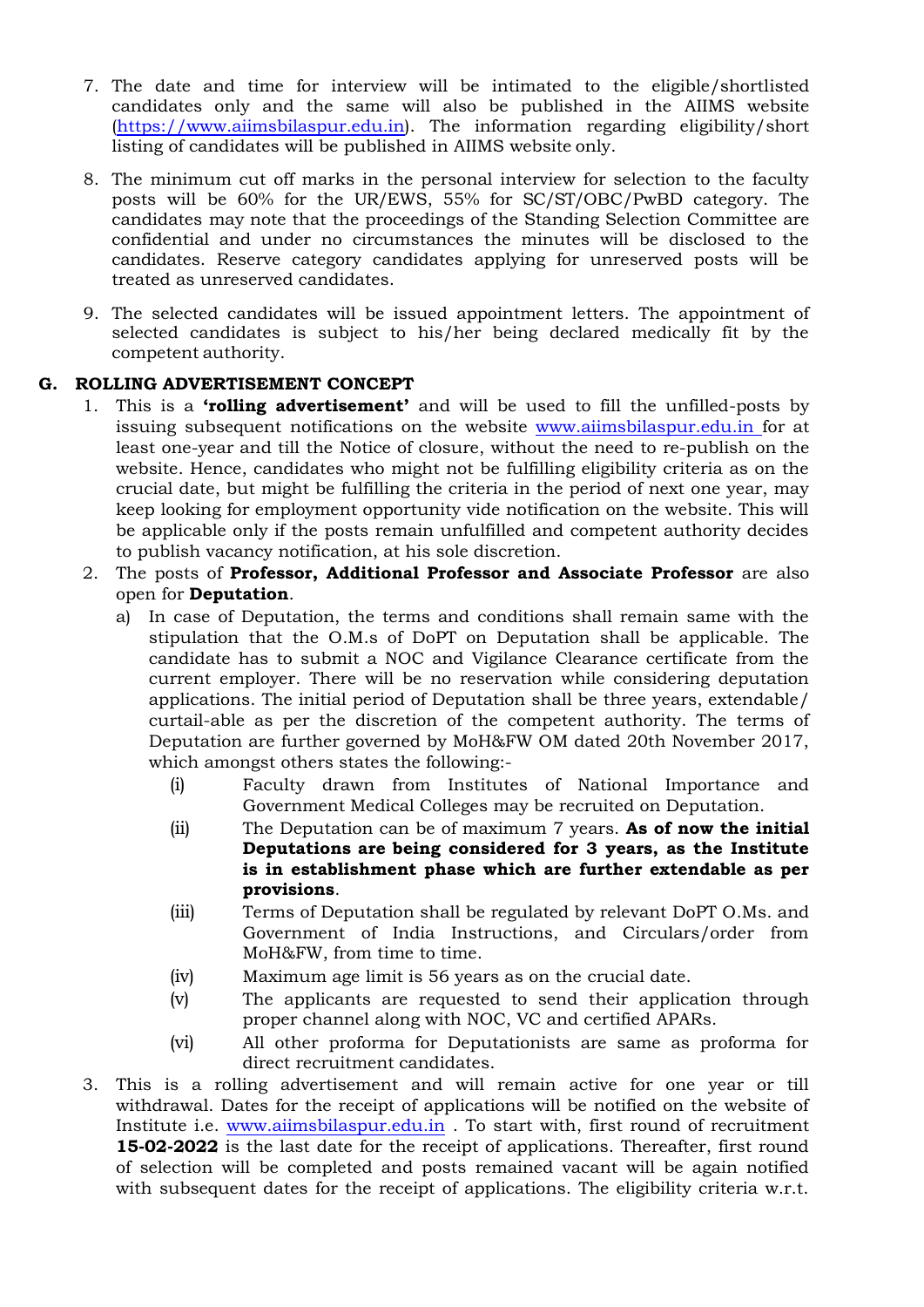qualification, experience, age etc. will be adjudged strictly with reference to the notified date.

- 4. It is made clear that the order of preference for recruitment through all the available modes shall be **Direct Recruitment-Deputation-Contractual**. To illustrate, if applications are received through all the three modes of recruitment for a particular post and all the candidates found eligible, then candidate aspiring direct recruitment will be adjudged first and if found suitable he/she will be selected thereby ignoring all the remaining aspirants.
- 5. For contractual recruitment as Consultants shall be made only from retired faculty and other aspirants who are otherwise eligible for direct recruitment or deputation will not be considered for contractual appointments. Govt. servants retired as a measure of penalty from service are not eligible for recruitment.

### **H. GENERAL INSTRUCTIONS**

- Candidates are advised in their own interest to apply much before the closing date and should not wait till the last date.
- The post(s) is/are whole time and private practice of any kind is prohibited.
- The selected candidates will be governed by the New Pension Scheme as per the provision contained in the Ministry of Finance, Department of Economic Affairs (ECB & PR Division) Notification No.5/7/2003-ECB&PR dated 22.12.2003.
- All the original certificates/documents will be verified at the time of interview. The short- listed candidate(s) must bring all original certificates viz. (i) 10th class, (ii) essential qualifications and experience(s) (iii) No Objection Certificate etc. (if in regular employment in any Govt. /Semi Govt. /Government Enterprises/Government funded autonomous Institutions) along with a set of self attested photocopy of the said document(s)/certificate(s).
- The period of experience wherever prescribed shall be counted after obtaining the prescribed qualification.
- The candidates who are working in Govt. /Semi Govt./Autonomous Body etc. must obtain the **"No Objection Certificate"** from their present employers.
- The candidates must ensure that they fulfill eligibility criteria and that the particulars furnished by them in the application are correct in all respects. If at any stage it is found that the candidate has furnished any incorrect information or has suppressed material fact(s), his/her candidature will stand cancelled. If any of these shortcoming(s) is/are detected even after the appointment, his/her services will be summarily terminated.
- In case of a candidate applying for more than one post, separate application for each post is required to be submitted.
- In case the last date of receipt of application is declared a holiday, the last date for receipt of the application will be considered as the next working day.
- The candidates are advised to visit AIIMS Bilaspur' website regularly for further Instruction, if any.
- No age relaxation would be given to SC/ST/OBC candidates who apply under UR Category.
- Category once applied will not be allowed to be changed at the later stage and no communication in this regard will be entertained.
- The Executive Director, AIIMS Bilaspur would be the final authority to take any decision in the current recruitment process.
- The courts of Himachal Pradesh only shall have the exclusive jurisdiction to try any dispute with regard to this recruitment.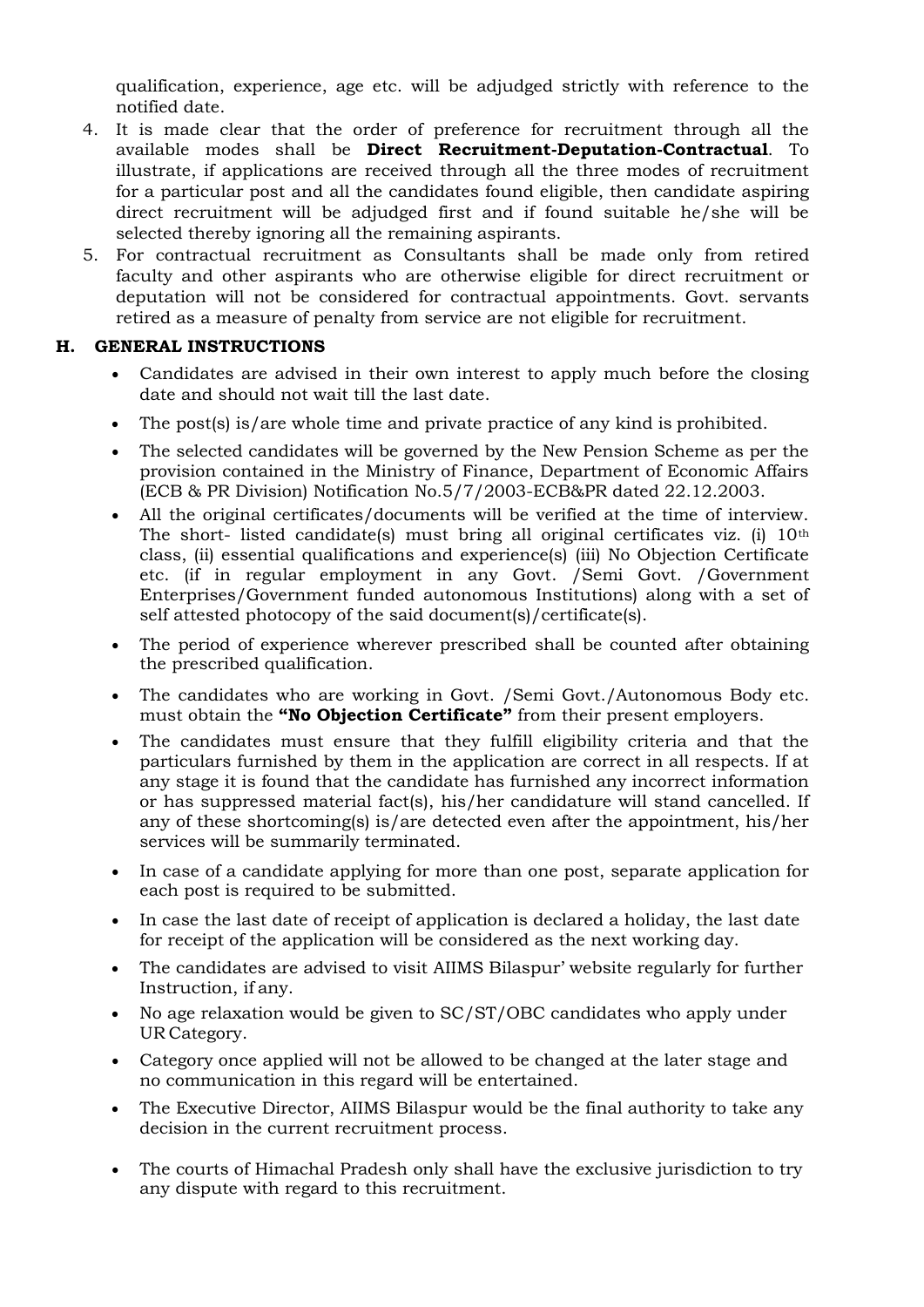### **TERMS AND CONDITIONS FOR THE APPLICANTS WHO WISH TO APPLY ON DEPUTATION BASIS**

- 1. The initial period of deputation shall be 03 years further extendable upto 05 years, total 07 years allowed on deputation basis as per the DoPT O.M.
- 2. The deputation will be governed by the standard terms and conditions of deputation provided under Department of Personnel & Training Vide OMs No. 6/8/2009-Estt. (Pay-II) dated 17th June 2010, OM No. 2/6/2016-Estt. (Pay-II) dated 17th February 2016 and OM No.2/6/2016-Estt. (Pay-II) dated 23rd February 2017, as amended from time to time.
- 3. Maximum age limit for applying for the aforesaid posts on deputation is 56 years as on last date of receipt of application.
- 4. Applicants who fulfill the above qualifications/eligibility may submit advance copy of application form as per the procedure given in General Conditions (Direct Recruitment). After submission of offline application, they are required to **forward it through proper channel** along with No Objection Certificate, Vigilance Clearance Certificate, APAR/ACR for last 05 years and proforma Appendix-I. The advance copy of the application must reach before **15-02-2022**  and proper channel application along with **No Objection Certificate** must reach in the office before date of interview. In case of non receipt of application through proper channel and NOC, the candidature of the aspirant will not be considered and rejected straightaway.
- 5. The envelope containing the application(s) should be super- scribed "**Application for the Post of** …………………………………… **on Deputation basis in the Deptt. Of ..............."** While forwarding applications, it may be ensured that the particulars of the candidates are verified and that they fulfill the eligibility criteria.
- 6. Duly attested photocopies of APAR/ACR Reports (for the last 05 years) should also be enclosed with the applications. It may be ensured that no vigilance/disciplinary proceedings are pending or contemplated against the candidate. **Applications without vigilance clearance and APAR/ACR Dossiers will not be considered.**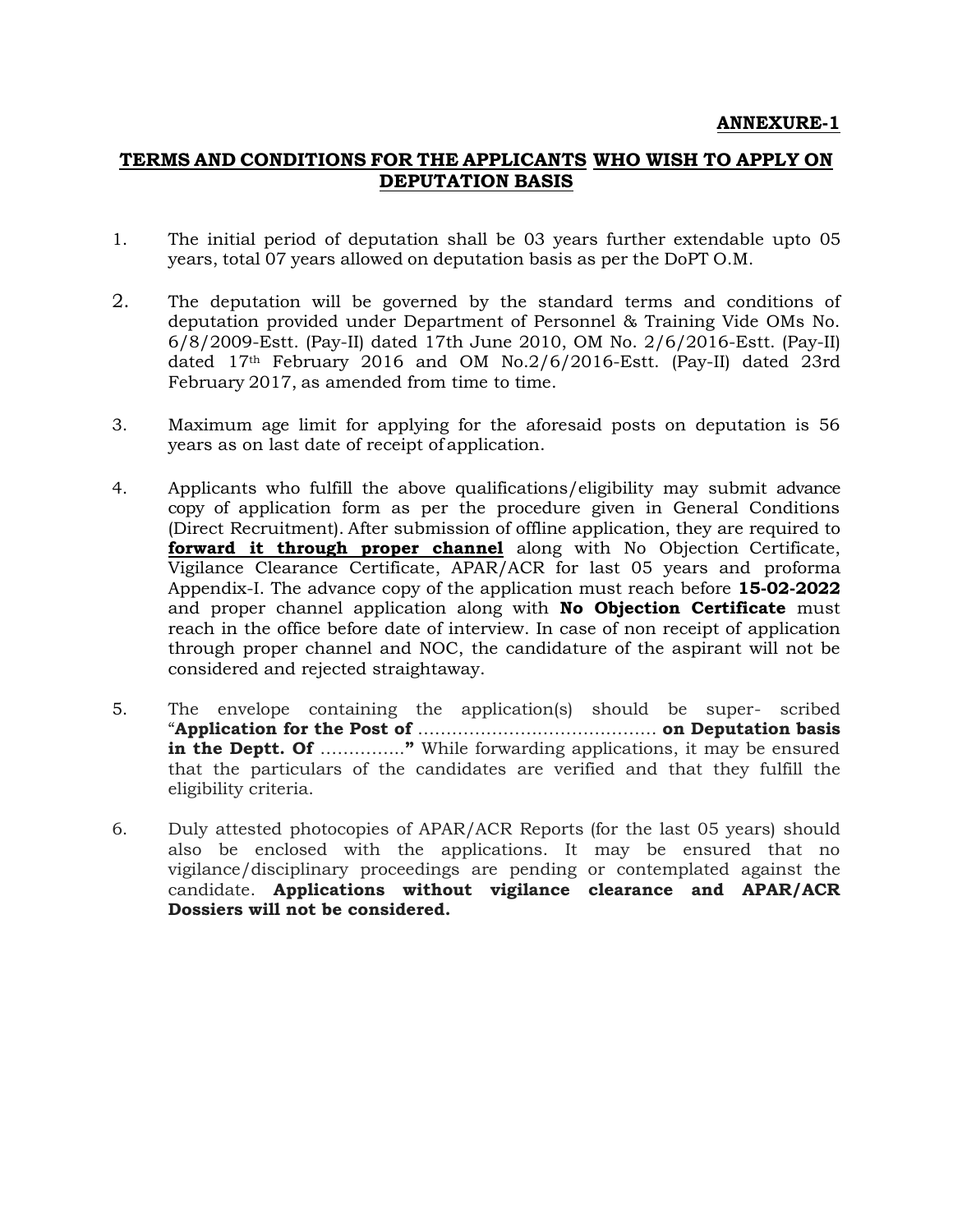# **TERMS AND CONDITIONS FOR APPOINTMENT OF RETIRED FACULTY ON CONTRACT BASIS AS PROFESSOR (CONSULTANT) / ADDITIONAL PROFESSOR (CONSULTANT) / ASSOCIATE PROFESSOR (CONSULTANT)**

- 1. Retired Faculty from Institutes of National Importance (INIs) and Government Medical College (GMCs) at the level of Professor, Additional Professor and Associate Professor up to age of **69 years** are eligible for applying on contract basis.
- 2. Applicants who fulfill the above qualifications/eligibility may submit Application form as per the procedure given in General Conditions.
- 3. **Remuneration:** The approved lump sum remuneration for retired Faculty Consultants would be as per the post they are selected for. The post-wise applicable lump sum remuneration are as under:

| S.<br>No. | Post                        | Remuneration          | <b>Remarks / Designation</b>      |
|-----------|-----------------------------|-----------------------|-----------------------------------|
| (a)       | Professor                   | $Rs. 2,20,000/- p.m.$ | Professor (Consultant)            |
| (b)       | <b>Additional Professor</b> | $Rs. 2,00,000/- p.m.$ | Additional Professor (Consultant) |
| (c)       | Associate Professor         | $Rs. 1,88,000/- p.m.$ | Associate Professor (Consultant)  |

4. Retired Faculty Consultants in the event of being provided campus accommodation facilities, applicable deductions in respect of such accommodation would be made from the remuneration, as under:

| S.<br>No. | Post                              | <b>Applicable Deductions</b>                     |
|-----------|-----------------------------------|--------------------------------------------------|
| (a)       | Professor (Consultant)            | $\text{Rs. } 24,000$ /- + applicable license fee |
| (b)       | Additional Professor (Consultant) | $\text{Rs. } 22,000$ /- + applicable license fee |
| (c)       | Associate Professor (Consultant)  | $\text{Rs. } 20,000$ /- + applicable license fee |

- 5. **Application Fees**: Application fee is exempted for all candidates.
- 6. **Place of Interview:** The interviews will be held at AIIMS Bilaspur. No TA/DA will be paid for appearing in the interview.
- 7. **Terms & Conditions:** The Terms and Conditions of engagement of Retired Faculty Consultant on contract basis in new AIIMS are as follows: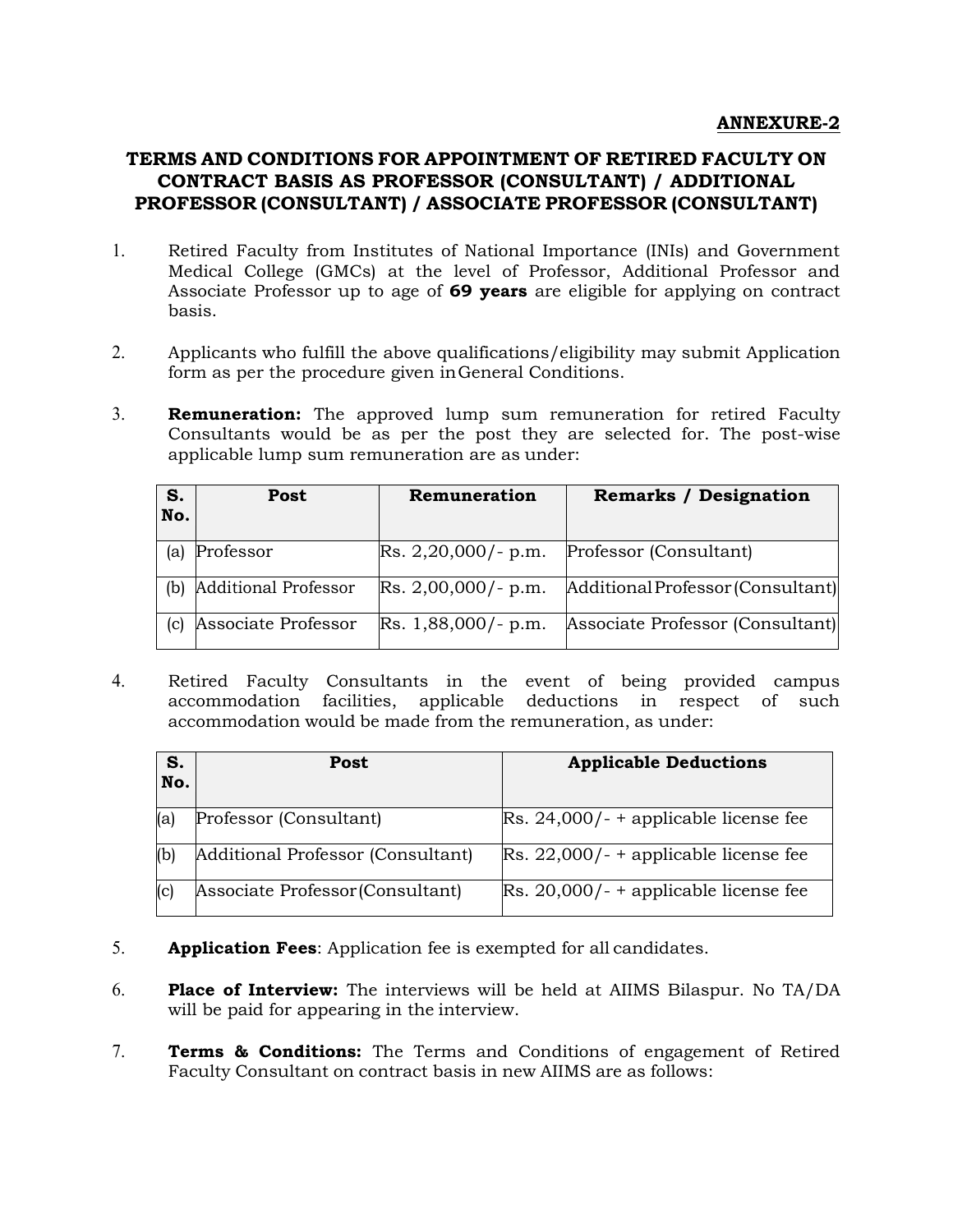- a. The engagement of retired faculty consultant is purely on contract basis for an initial term of one year from the date of joining duty after acceptance of this contract. The term may be extended by another one year or till the attainment of age of 70 years or till the post is filled by regular appointment, whichever is earliest. The period of contract is subject to be reduced or extended at the sole discretion of the Competent Authority of AIIMS Bilaspur.
- b. The retired faculty consultant will be assigned clinical, teaching and research duties, besides any other work as deemed fit by the Executive Director of the Institute.
- c. The retired faculty consultant will report to the Executive Director, AIIMS Bilaspur.
- d. During the period of contract, retired faculty consultant will be paid a consolidated monthly remuneration as indicated in the letter of engagement subject to satisfactory output. His/her remuneration shall be all inclusive and subject to deduction of tax at source and/or any other statutory deductions to the extent required under the laws.
- e. Participation of retired faculty consultant in National Seminars/ Conferences would be permissible as per entitlement of regular Faculty. In case retired faculty consultant is also deputed out of station on official assignment, TA/DA would be paid on tour, as admissible, as per entitlement against post last held immediately before retirement.
- f. Retired Facility Consultant will be eligible for thirty (30) days leave in a calendar year including all kinds of leave, on cumulative basis.
- g. During the period of contract, the engagement is liable to be terminated at any time with a one month notice, without assigning any reason whatsoever. It will be open to the Institute to pay, in lieu of notice, salary for the period by which the notice period falls short. Similarly, the retired faculty consultant may also terminate the contract any time with one month's notice. The termination may be allowed with lesser notice period also provided the retired faculty consultant deposits with the Institute appropriate amount equivalent to the consolidated remuneration of the period by which the notice period falls short, in lieu of the notice period.
- h. Private practice of any kind, including laboratory and consultant practice is prohibited. The retired faculty consultant will not engage himself/herself in any other paid assignment during the validity of the contract.
- i. If at any time, in the opinion of competent authority, which is final in this matter, retired faculty consultant is found non-performing or guilty of any offence, dishonesty, disobedience, disorderly behavior, negligence, indiscipline, absence from duty without permission or any other conduct considered by the competent authority, deterrent to the interest of AIIMS or violation of one or more terms and conditions of the contract, his/her services may be terminated without notice and the competent authority shall be entitled to recover any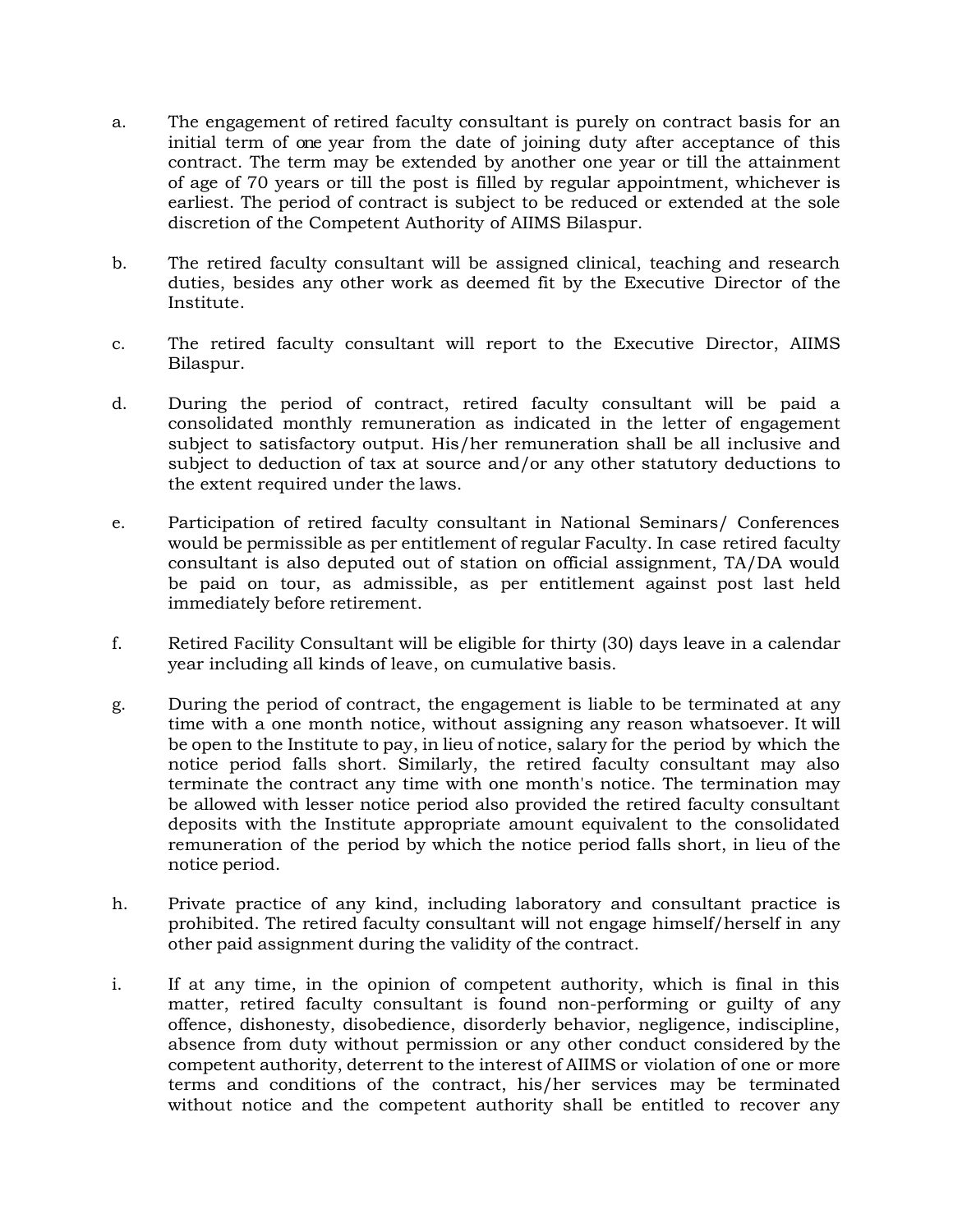damages arising out of any act or omission on his/her part, from him/her.

- j. Other conditions of service will be as provided under the Rules, Bye laws and Regulations of the Institute and governed by the relevant rules and orders issued by the Government of India. It may please be noted that the retired faculty consultant will be required to conform to the Rules, Bye laws, Regulations, Discipline and Code of Conduct prevailing in the Institute from time to time.
- k. Retired Faculty Consultant will be governed, in respect of any matter relating to the conduct, discipline, in respect of which no provisions have been made in these terms and conditions, the provisions of the Central Civil Services (Conduct) Rules, 1964 and the Central Civil Services (Classification Control and Appeal) Rules, 1965 as amended from time to time.
- l. Retired Faculty Consultant will be at the disposal of the Institute on whole time basis and his/her services may be utilized in any manner required by the Competent Authority of the Institute without any claims for any additional remuneration.
- m. The Institute will not be responsible for any loss, accident, damages or injury while performing the consultancy assignment including travel.
- n. Retired Faculty Consultant will not have or acquire during validity of the contract either directly or indirectly any outside interest, in any business or otherwise, which could be in conflict with the interest of Institute as a whole or that would be prejudicial to his/her position. Retired Faculty Consultant will declare any interests in, any commercial concern or companies etc. before joining. Failure to do so will entail termination of his/her contract forthwith without prejudice to the right of this Institute for initiation of legal action against him/her as deemed fit.
- o. Retired Faculty Consultant and his/her family members shall not accept any gifts or presentations, directly or indirectly, whether in the form of money, free possession of goods or other benefits from any person or firm with whom he/she is or likely to be, in contract, by virtue of the contract with whom he/she/ has or is likely to have dealings. His/her services would be terminated, if found involved in corrupt practices, besides taking action as per rules/law.
- p. Retired Faculty Consultant will devote his/her whole time and attention exclusively to the duties entrusted to him/her to the best of his/her power, ability and skill. He/ She will acknowledge that his/her position entails absolute confidentiality and therefore during the continuance of the contract/arrangement and/or cessation of this contract for any reasons whatsoever, he/she will not indulge or disclose any information, papers and documents in his/her knowledge and custody to any outsider and maintain absolute confidentiality.
- q. Retired Faculty Consultant is liable to make good any of loss sustained by the Institute due to his/her misbehavior or negligence.